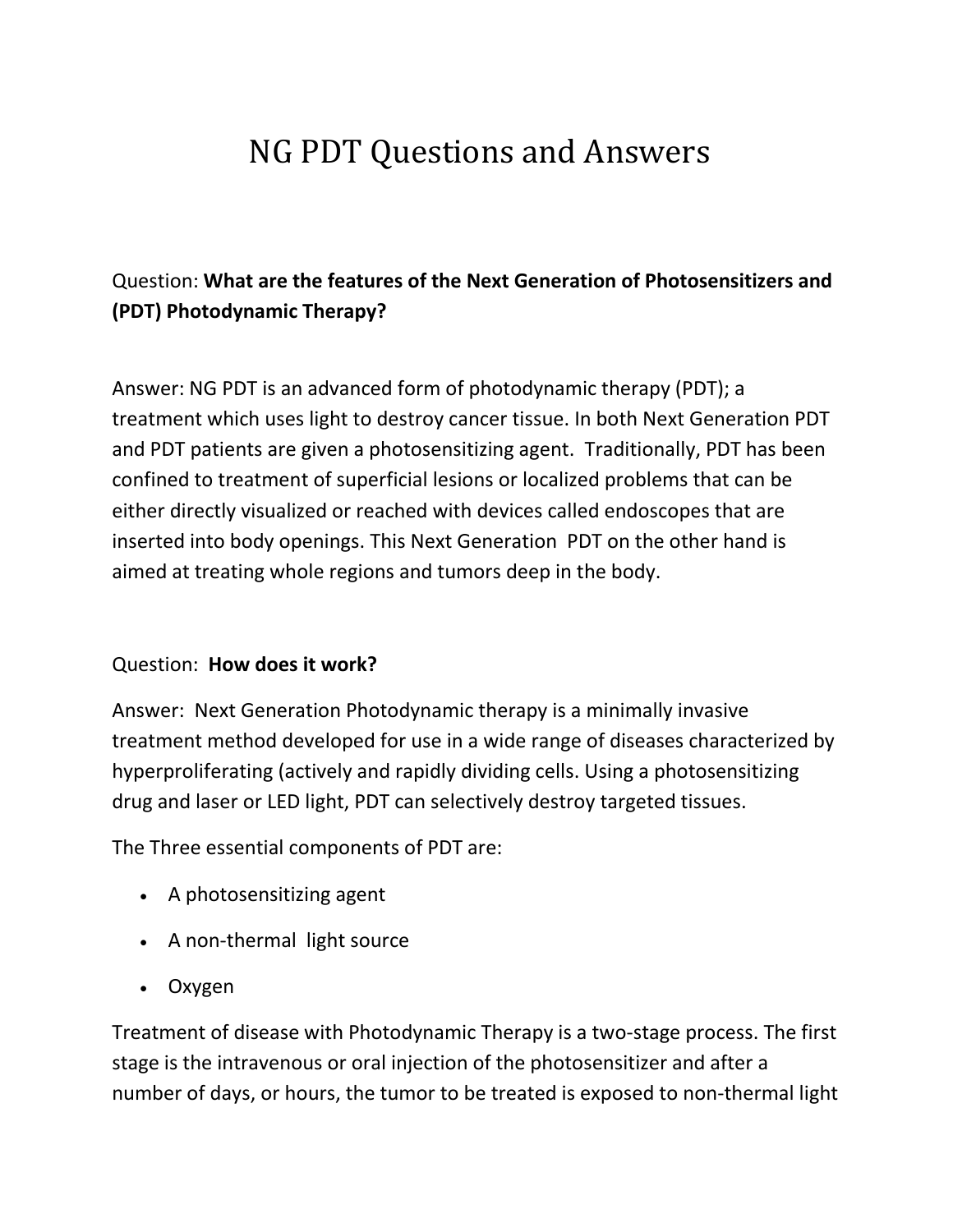of the specific wavelength needed to activate the drug. The delay between injection of the sensitizer and its activation is designed to allow the drug to accumulate selectively in the tumor tissue.

The second stage is the delivery of light to the tumor by a light source or fiberoptic bundle. A fiberoptic cable carries light from the light source device to the point where the light is to be applied. The photosensitizing drug retained in the tumor cells is activated by the light and the energy absorbed by the drug is then transferred by a natural conversion to oxygen within the tissues. This produces a highly reactive form of the oxygen, termed singlet oxygen, which causes lethal destruction within the cancer cell.

This type of treatment offers some significant advantages, including:

- Minimal side effects relative to conventional treatment
- Minimally invasive therapy
- An increased potential for disease site access, due to the use of lasers/LED's, and the flexibility and small size of fiber optics
- Treatment on an outpatient basis

Compared with surgery or radiotherapy, PDT is a relatively benign procedure, which produces good results from a functional standpoint. It is generally well tolerated and can be repeated, so does it not limit future treatment options.

### Question: **What is the mechanism that 'kills' the cancer?**

Answer: The damage to cancer cells results from a multi-step process. First the photosensitizer is administered which leads to the selective accumulation on the target cancer cells. Following a period of time specific for each agent to allow the photosensitizer to clear from normal tissue, light is applied. Because the agent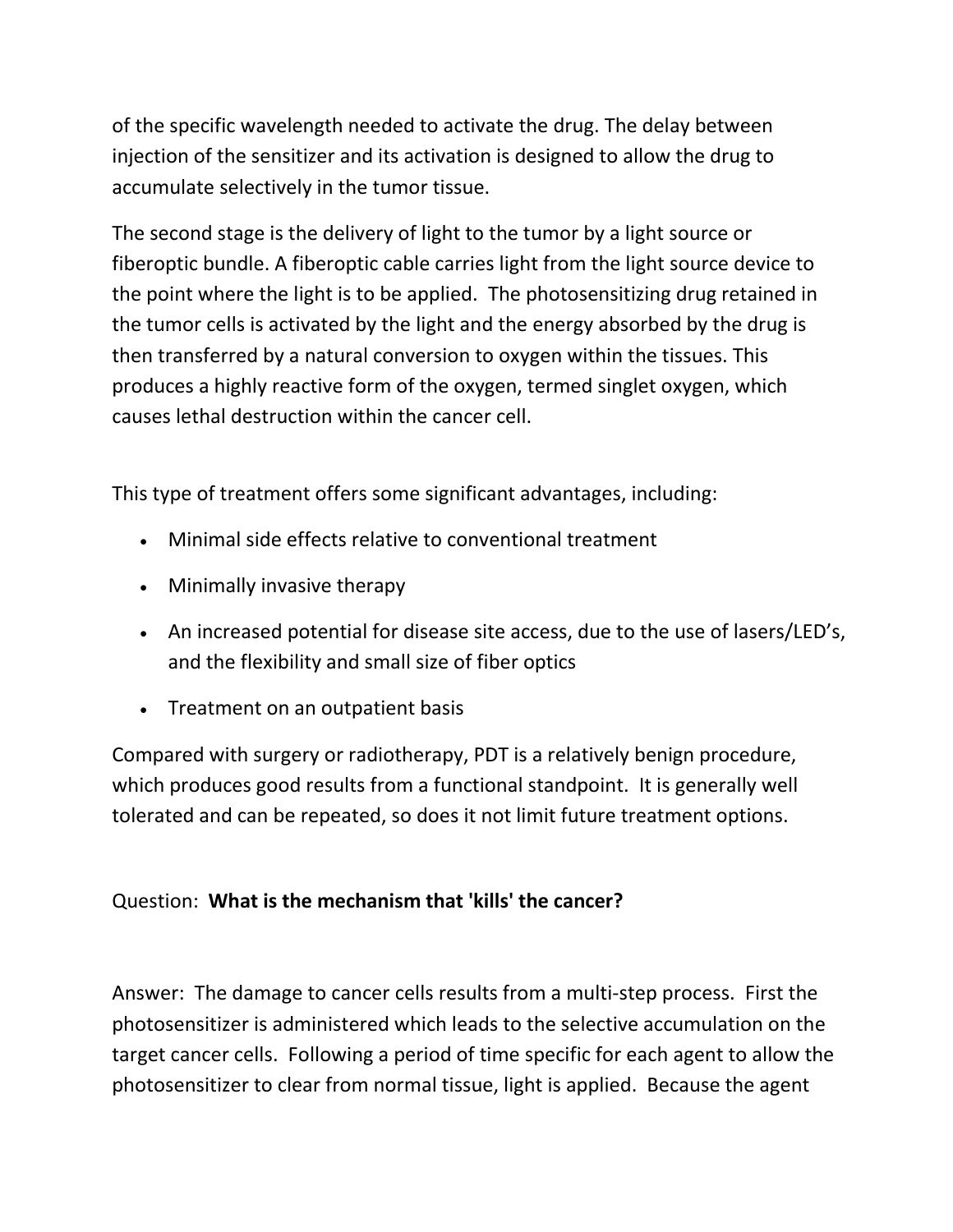molecules are light sensitive, they are energized and become unstable and electrons are donated to oxygen in the immediate vicinity creating a special type of reactive oxygen species called 'singlet' oxygen. These molecules too are unstable and also off-load energy to the adjacent cellular structures of the cancer cells which damages and in many cases 'kills' the cancer.

#### Question: **How quickly does it work?**

Answer: This process of damage to cancer cell begins immediately and in many cases the effects of the therapy are apparent at the end of the therapy session.. Some of the cells may be killed and fragmented immediately. Likewise, other cancer cells can be injured but not sufficiently to cause immediate death. They may be affected enough to simply not be able to reproduce. The body can recognize this damage and 'program' the cell to be progressively eliminated and removed; a process known as apoptosis. In many cases this is a milder and gentler method of elimination of the cancer cells since this process results in less inflammation and reaction. Another rather prompt result of the treatment is coagulation and stasis of blood flow in the vessels that supply the tumor.

#### Question: **How is it possible that light can penetrate deeply into the body?**

It is sometimes asserted that light cannot penetrate the human body more than a few millimeters or at most a few centimeters. Therefore, skeptics say, it is impossible to perform photodynamic therapy (PDT) for deep-seated tumors. Yet this statement contradicts common-sense experience. If you put an ordinary light, such as a laser pointer, up to your fingers, you can see the red light penetrate right through the bone and out the other side. Even with a light source as weak as a flashlight, if you shine it on your palm in a darkened room, some red light will emerge through the other side. The ability of light to penetrate tissues to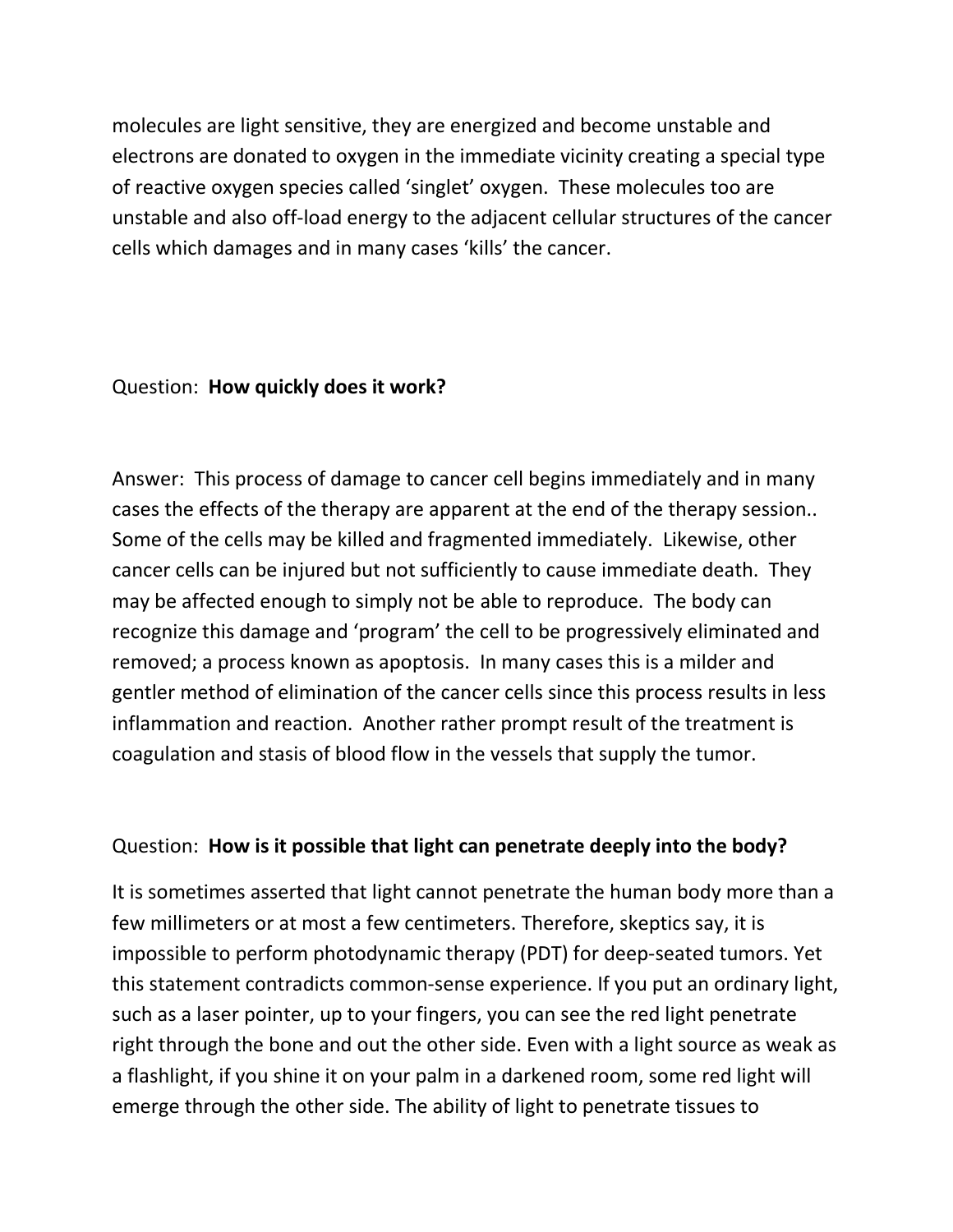depths much greater than a few millimeters has been confirmed scientifically. Dr. Harry T. Whelan of the Medical College of Wisconsin and NASA's Marshall Space Flight Center in Huntsville, Alabama, is an expert on the use of light-emitting diodes in medicine. He writes:" Spectra taken from the wrist flexor muscles in the human forearm and muscles in the calf of the leg demonstrate that most of the light photons at wavelengths between 630 and 800 nanometers (nm) travel 23 centimeters (cm) through the surface tissue and muscle between input and exit at the photon detector." Twenty-three centimeters is 9+ inches. Logically, therefore, if you illuminate the whole body, front and back, with light in the range of 700nm to 1300nm almost any part of the human body can be treated. This is roughly the range of wavelengths the most advanced agent are being developed for optimum treatment.



The ['Optical Window'](http://www.reference.com/browse/wiki/Optical_window)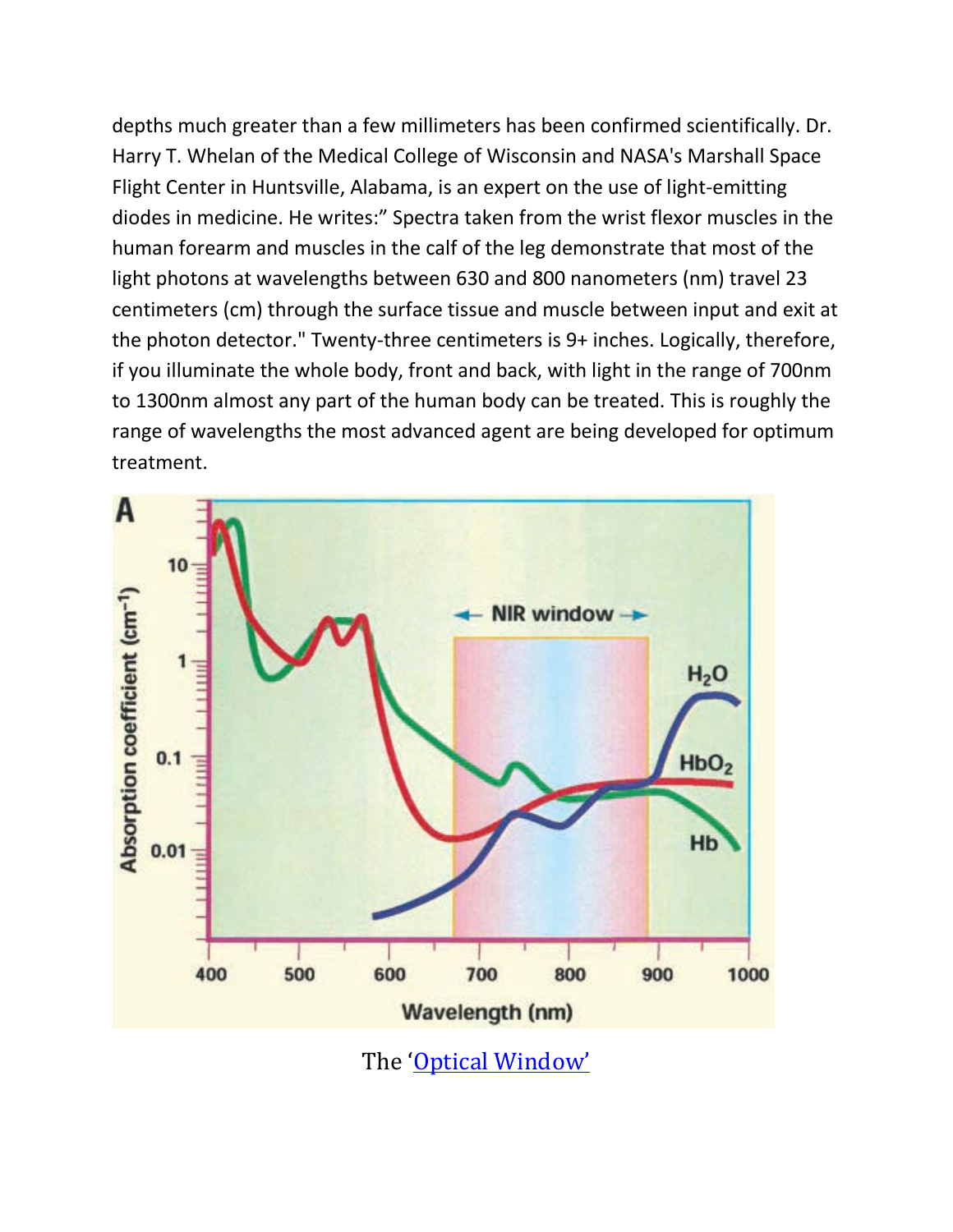Because light in the near-infrared (NIR) region (700-1300 nm) has decreased absorption by either blood or water compared with visible light (400–650 nm) tissue penetration of NIR photons may be up to 10–15 cm and still maintain half its initial energy level. Importantly, with NG PDT laser technology utilizing a pulsed mode function tissue penetration of Near Infra Red photons (wave length 1200+nm) up to 10 to 20cm so deep tumor may be treated successfully.

Light is visible to the human eye as the colors of the rainbow, which have wavelengths ranging from 400 to 700 nm. Red light has the longest wavelength, ranging from 622 to 700 nm. Light at wavelengths greater than 700 nm is characterized as infrared and is invisible to the human eye. Most experimental and commercial photosensitizers absorb light in the range of 630 to 820 nm.

For instance, Photofrin (which is approved by the Food and Drug Administration to treat several forms of cancer) has a 'small peak of absorption at 630 nm. ALA (Levulan) also absorbs at 630 nm. The experimental chlorin derivative Foscan absorbs at 652 nm. Visudyne, which is FDA approved for the treatment of macular degeneration, absorbs at 690 nm. Another chlorin derivative, SQN-400, absorbs in the infrared range at 740 nm. And certain bacteriopurpurins absorb light as high as 800 to 820 nm.

### Question: **What is singlet oxygen?**

Answer: When photosensitizers (light sensitize molecules which selectively accumulate on cancer cells) are illuminated with certain colors of light they absorb the energy and become 'excited'. With this extra energy, they become unstable and 'off-load' or donate energy as electrons to oxygen in the immediate vicinity and create a special form of oxygen named 'singlet' oxygen. These singlet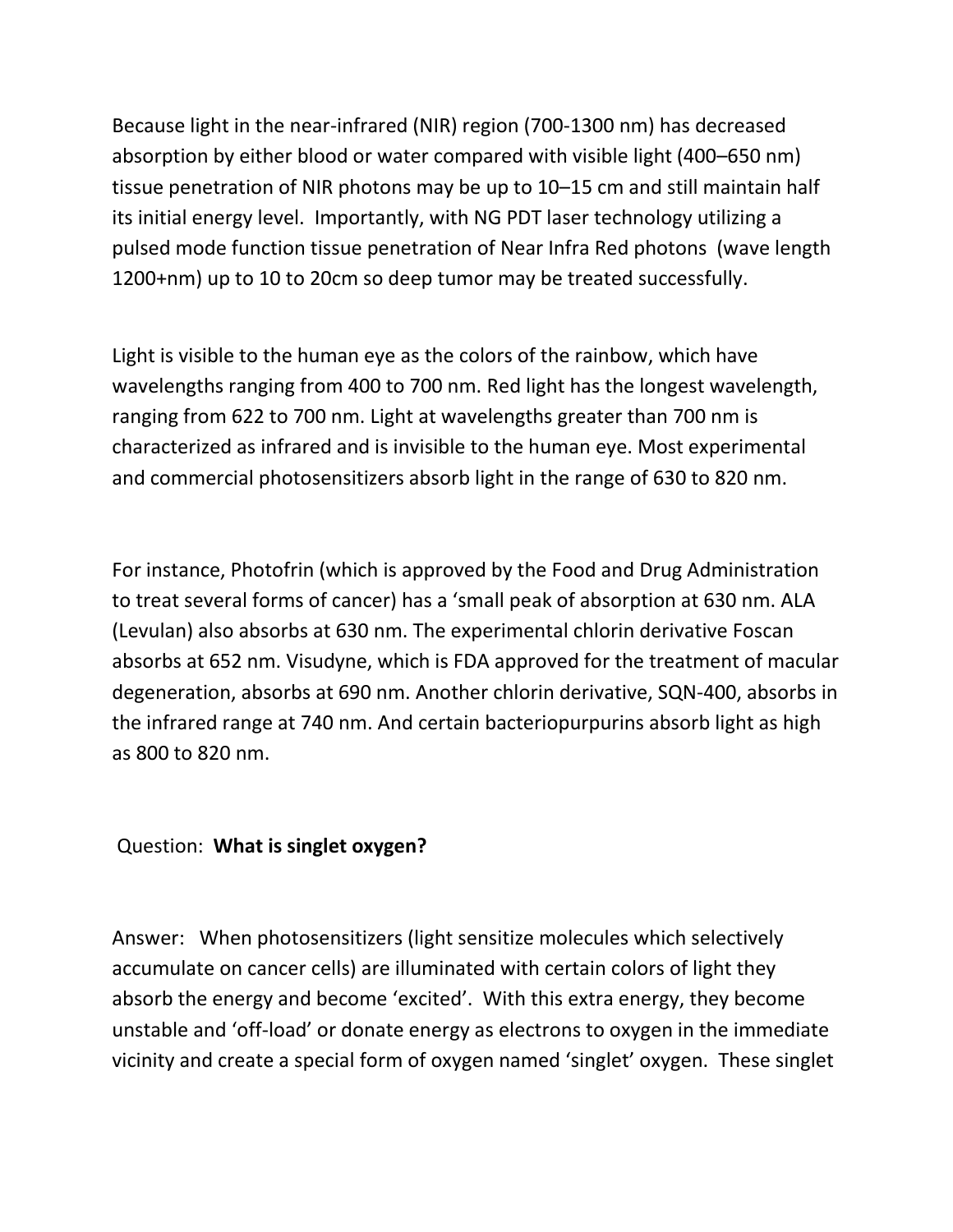oxygen molecules also are highly unstable and 'off-load' energy by donating electrons, oxidising (damaging) the nearby structures in the cancer cells.

#### Question: **How does it lead to tumor death or destruction?**

Answer: When the structures in the cancer cell are oxidized, the resulting damage to the internal microstructures (mitochondria, lyposomes, nucleus or cell membrane etc.) leads to death or damage of the abnormal cells. Because advanced photosensitizers are highly selective the damage to the cancer cells is highly specific.

### Question: **How long does it last/how much of an area does it affect?**

Answer: Photosensitizers selectively accumulate on diseases cells and following the application of light, singlet oxygen is generated. Singlet oxygen has a short life-span (milliseconds) and a very small area of effect (microns) so the damage from the oxidation of microstructures is confined very selectively to the cancer cell. The greater the selectivity of the photosensitizer, the better the localization of the damage from singlet oxygen formation to the cancer.

### Question: **How does the next generation of PDT differs from 'traditional' PDT?**

Answer: Although the next generation of PDT and PDT are both based on the principle of using light to kill pre-sensitized cancer cells, the next generation of PDT differs from PDT in several important ways.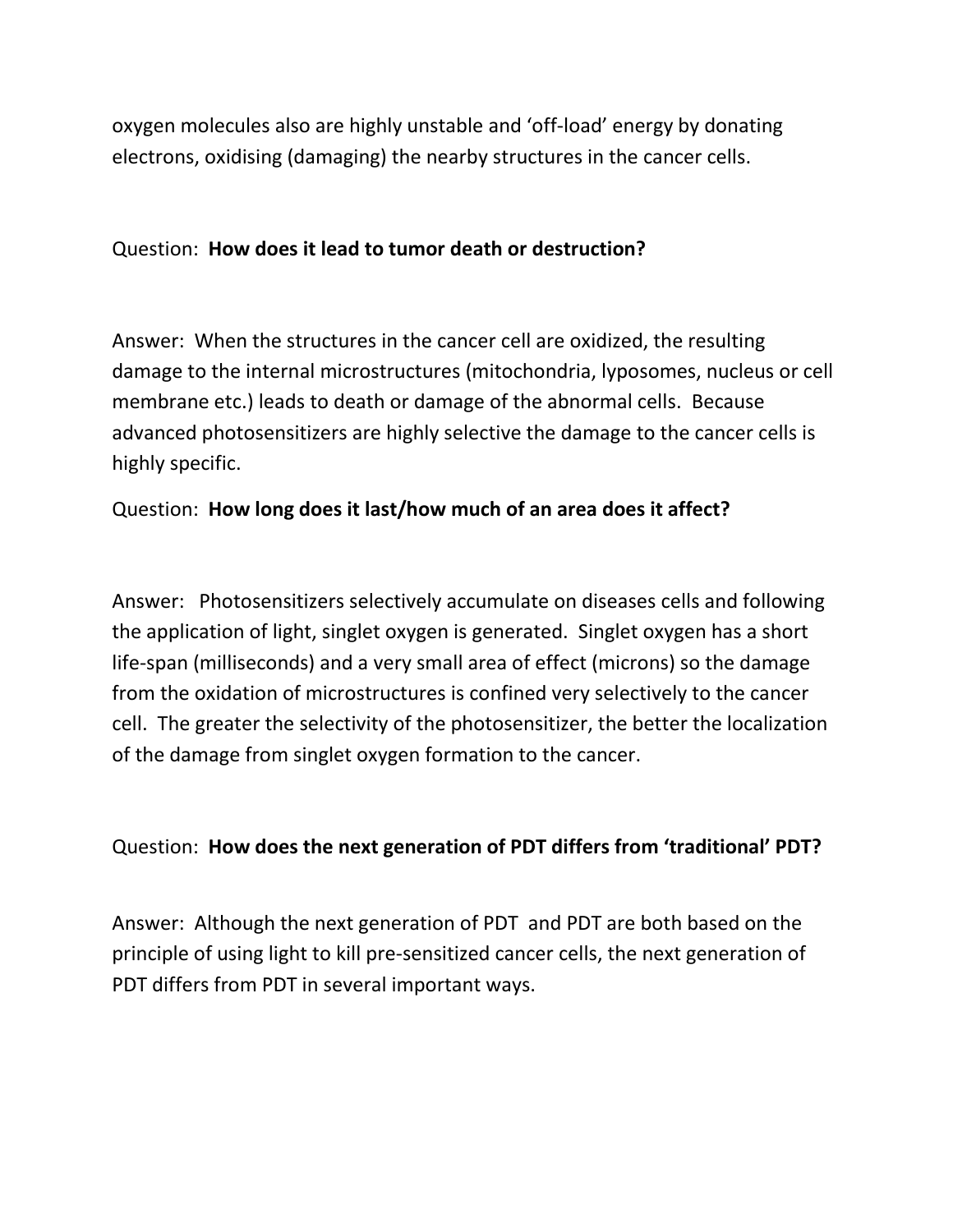First, the sensitizing agent used in the next generation of PDT is in many cases more cancer-selective than the first Generation agents typically used in PDT. The agents licensed by the FDA for use in PDT are for the most part hematoporphyrins, derived from pig and ox blood. These blood-derived photosensitizers accumulate in all the tissues of the body, not just in the cancer tissue and are very slow to be metabolized and excreted.

Patients who are given these agents must therefore be careful to avoid light for periods of weeks at a time or risk serious burns to the skin.

By contrast, some advanced agents such as Photosoft are 95% metabolized and cleared from the body within 24 hours, freeing patients from the need to hide from the sun for weeks after treatment.

Second, because the blood-derived photosensitizers are less powerful (they have a much lower yield of singlet oxygen, the molecules that help to damage or destroy tumor cells) they are not useful for the treatment of deeper seated problems. Instead, fiber-optic catheters or endoscopes must be inserted into the body to bring the light directly to the seat of the tumor, and this limits the scope of the technique considerably. If a tumor cannot be physically reached either by endoscopy or with interstitial insertion of needles and fiberoptic bundles into the tumor it essentially cannot be treated. Also widespread metastatic cancer cannot be treated with these less than optimal photosensitizers developed many decades ago. By contrast, because advanced agents are much more sensitive to longer wavelength light and more powerful than existing 'approved' photosensitizers they can be activated at higher wavelengths, which allows a greater depth of penetration and a higher yield of singlet oxygen. In the next generation of Photosensitizers activation takes place from outside the body, minimizing the need for intrusive procedures such as endoscopy or laparoscopy. Next Generation PDT is a much less intrusive technique than PDT and there are fewer side effects because of the lack of specificity of Photofrin (it accumulates in all tissues, not just in cancer tissues) and its relative lack of sensitivity (it has to be activated by direct application of light, necessitating the use of endoscopes or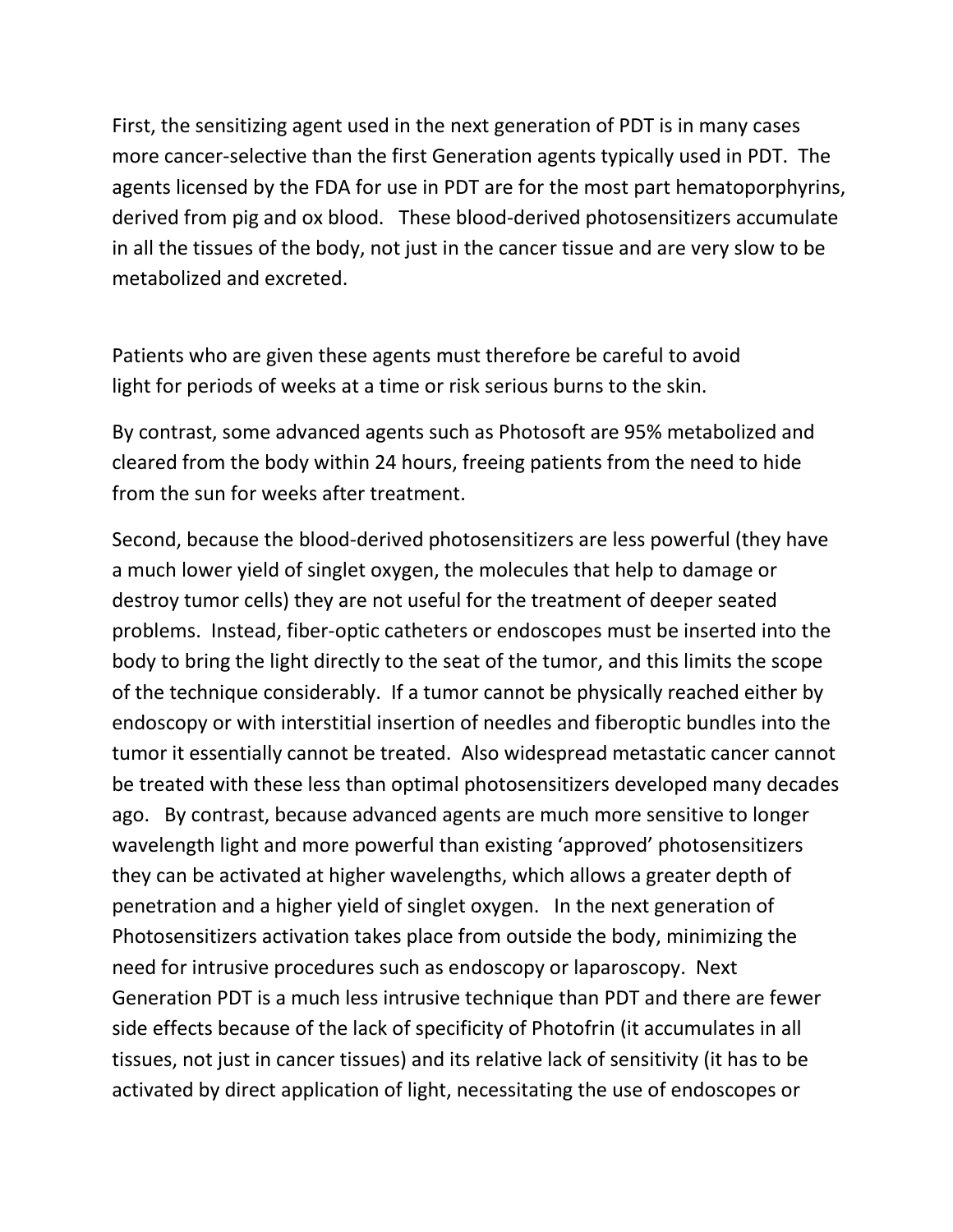fiber-optic catheters), the number and type of cancers that are suitable candidates for treatment with classical PDT are relatively few.

Metastatic, deep-seated and larger tumors are not treatable with PDT agents that are not rapidly cleared from the body and do not have higher wave length activations. In addition, Photofrin one of the first generation agents with FDA approval has other drawbacks such as protracted and generalized light sensitivity: it takes several weeks to clear from the human body and during this time patients remain exquisitely light-sensitive, risking serious burns if their skin is exposed to sunlight to even artificial light.

Next Generation PDT represents a major advance over classical PDT. The photosensitizers used are clearly superior to Photofrin and the other first Generation sensitizers that have so far been developed. New photosensitizers are much more cancer-specific, accumulating preferentially in cancer tissue, and are quickly cleared from the body. Using advanced protocols with oral administration of the agent, patients can typically go about their business and need not remain captive in their homes or a hospital environment, fearing serious skin reactions. Many PDT patients benefitting form the next generation of PS also do not need invasive endoscopic treatment procedures. Because these photosensitizers are so much more light-reactive and efficient they can be activated from outside the body, reducing or eliminating the need for direct illumination via fiber-optic catheters and endoscopes.

A decade ago, Dr Jacob Lieberman wrote: "I can foresee that, in the near future, photodynamic therapy, alone or in combination with other conventional techniques, will be able to successfully treat most, if not all, cancers and other life-threatening diseases.

Many authors have written enthusiastically about the potential of PDT and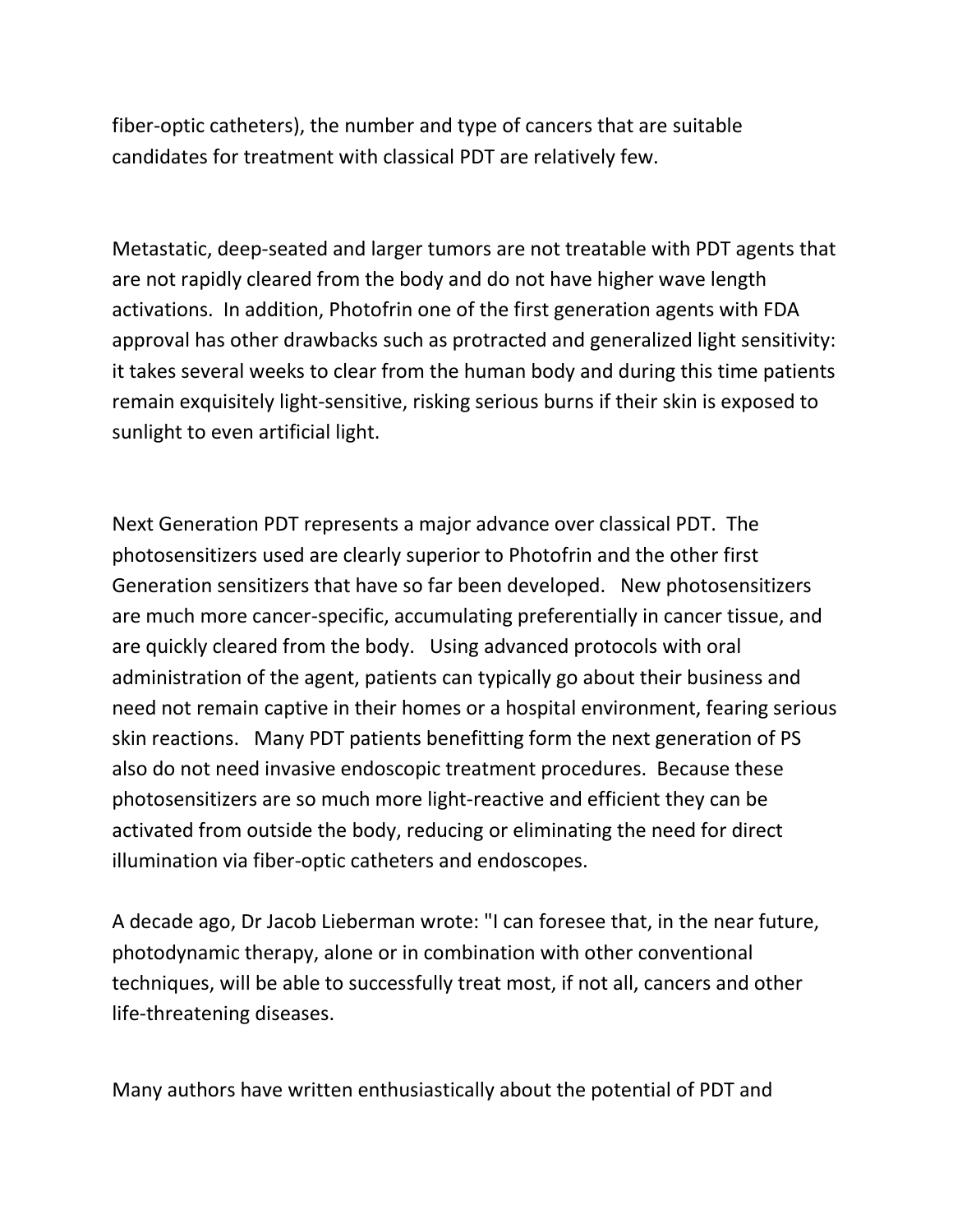maintained the hope that some day there would be a form of light therapy that would fulfill the enormous promise of the early work in this field. The scientific community now seems to have achieved that breakthrough in the form of Next Generation PDT.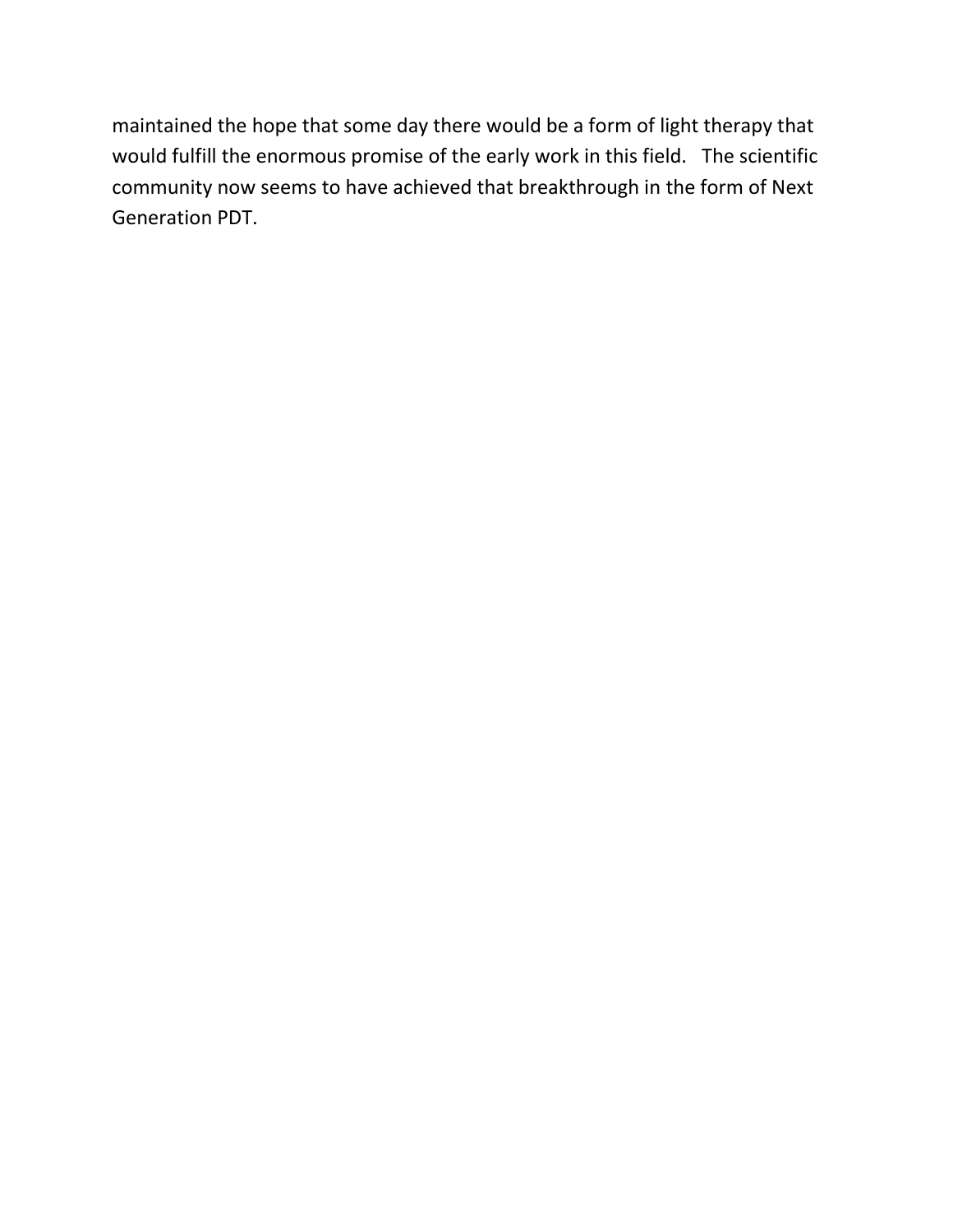### Question: **How effective is it?**

Answer: The effectiveness of Next Generation PDT, as with any therapy, depends on many factors. Considerations are:

- Tumor load (amount of tumor) and location in body
- Tumor being adjacent to important and critical structures
- Tumor spread (metastases) to critical structures such as the lungs, brain or liver
- Previous chemo resulting in a compromised immune system
- Overall health of patient

With improving protocols and effectiveness of agent we feel patients even with advances stages of cancer may, in many cases, benefit from the therapy. On the website: [www.nextgenerationpdt.com](http://www.nextgenerationpdt.com/) a number of clinical studies are collected from well recognized Universities which document the degree of effectiveness in this concept for many types of cancers. These clinical studies are found on the pubmed area of the New England Journal of Medicine website [www.nejm.org](http://www.nejm.org/) .

### Question: **Can NG PDT help metastatic disease**

NG PDT is effective in treating metastatic cancer because even metastatic, microscopic cancer cells that are too small to be seen with traditional diagnostic imaging techniques ( PET, CT scan, X-ray) are killed with the whole body treatment with NG PDT. Killing these cancer cells with PDT has been shown in numerous scientific studies for many patients to develop tumor specific antibodies for a systemic anti cancer vaccine type effect.

### Question: **HOW DOES THIS WORK?**

NG PDT chlorophyll derived molecules circulate via the blood stream and attach and concentrate in abnormal and cancer cells throughout the body. These special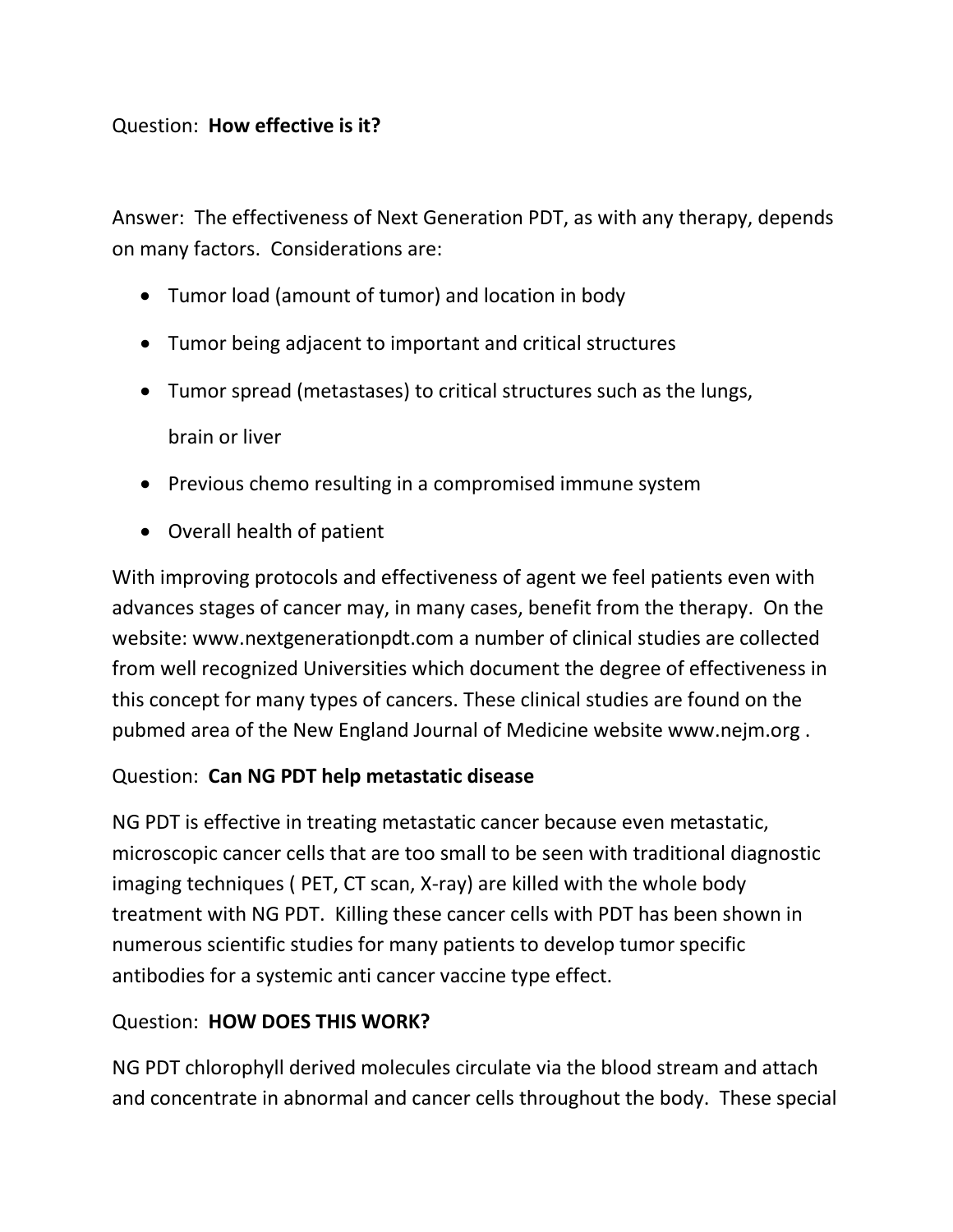molecules are activated by certain types of light and forms of oxygen are produced in the cancer cells which selectively damage and kill them. Even with metastatic cancer where cells are spread throughout the body NG PDT is effective.

### Question: **HOW CAN DEEP TUMORS BE TREATED?**

Because light in the near-infrared (NIR) region (700-1300 nm) has decreased absorption by either blood or water compared with visible light (400–650 nm) tissue penetration of NIR photons may be up to 10–15 cm and still maintain half its initial energy level. NG PDT uses a combination of highly light sensitive molecules which attach to tumor throughout the body with deeply penetrating laser and LED light to effectively treat deep tumors.

### Question: **What is the evidence that it works?**

Answer: The observation that certain light sensitive molecules 'cling' to abnormal cell and with light lead to selective death of tumor cells has been proven beyond any doubt. This was observed nearly one hundred years ago and culminated with the approval by the FDA of Photofrin for use in various types of lung and esophageal cancer in the mid 1990's. Since that time photosensitizing agents have been approved by various Medicines Authorities around the world for use in skin cancers (Metvix), head and neck cancer (Foscan), eye conditions (Visudyne), multiple cancer indications (Alasens, Photogen, Photosens) and others. Over 35,000 scientific journal articles appear in search of Medline on the internet and the New England Journal of Medicine, one of the US's most prestigious and respected medical journals has a vetted list of over 7500 articles on 'PDT and Cancer'. At this time dozens of clinical studies are appearing every month in professions publications around the world. Nearly a thousand clinical studies on PDT are found on the pubmed area of the New England Journal of Medicine website [www.nejm.org](http://www.nejm.org/) .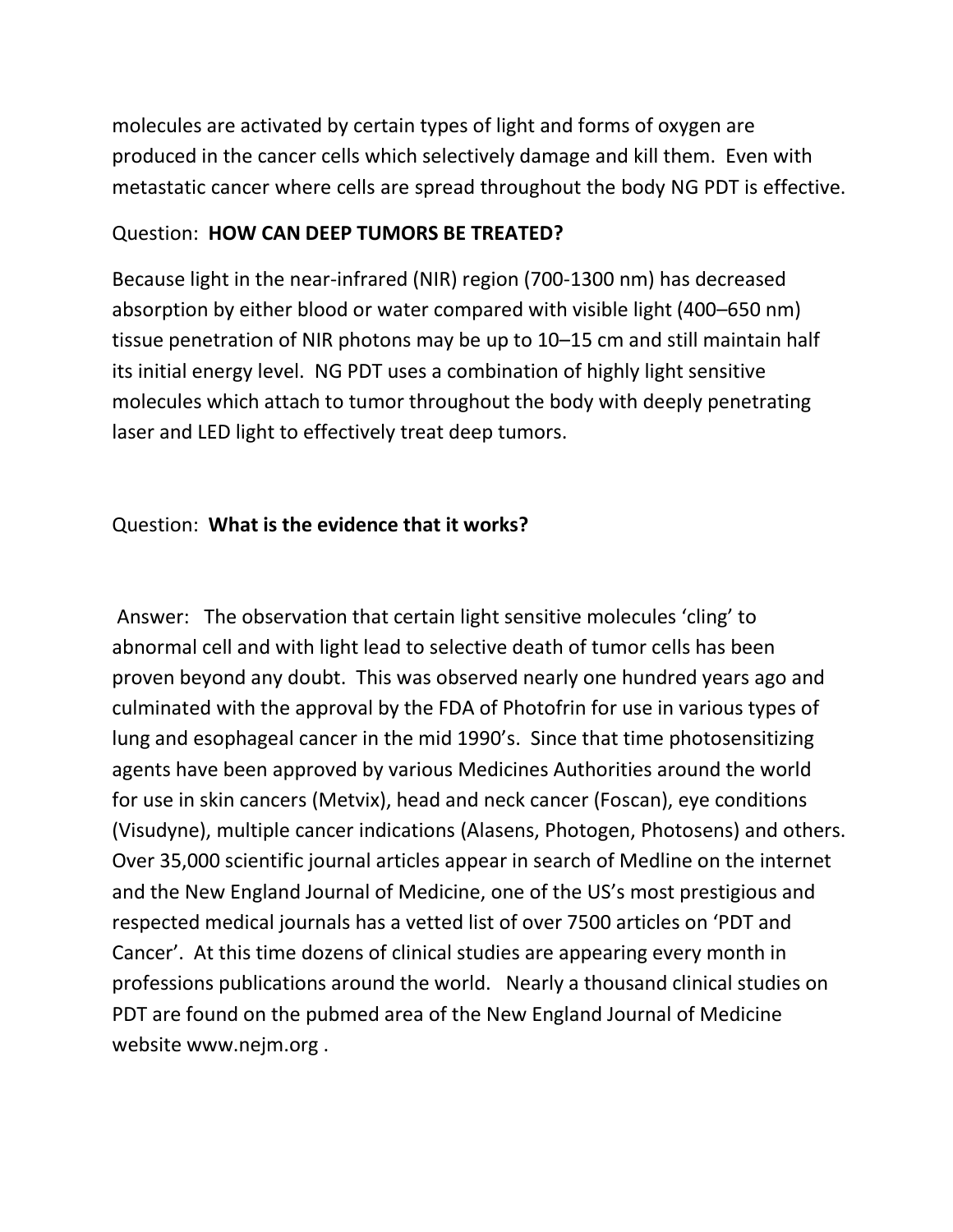### Question: **How long does the benefit last from the therapy?**

Answer: While the benefits of cancer destruction or damage (apoptosis), stasis, coagulation of vessels feeding the tumor and the potential production of tumor specific antibodies (auto vaccination) begin soon or immediately after the initiation of the photodynamic therapy, the benefits can extend far out into the future. Every case is different, but if in fact the latter process of tumor specific antibody formation takes place this is a lifelong recognition of the tumor cells. If the patient is fortunate enough to have the complete elimination of the tumor the benefit is obvious. Where there is significant reduction of tumor and the remaining problem has been dealt a significant blow from death of tumor cells, apoptosis and reduction in blood flow to the tumor there can be a favourable prolongation of quality life as well as increased longevity. Too, if the patient and physician feel, as a result of the treatment significant benefits were realized, the therapy can be repeated since no 'resistance builds up' to the treatment.

# Question: **How does this therapy compare with traditional therapies i.e.: surgery / chemo / radiation?**

Answer: An article a study from the Maxiill facial Unit, University College London Hospitals NHS Trust, Eastman Dental Institute, UK. Published in the Lancet Once, December 1, 2000; 1: 212-9 Dr. Colin Hopper states:

"Photodynamic therapy (PDT) is a minimally invasive treatment with great promise in malignant disease. It can be applied before, or after, chemotherapy, ionizing radiation, or surgery, without compromising these treatments or being compromised itself\*. Unlike radiotherapy and surgery, it can be repeated many times at the same site. Response rates and the durability of response with PDT are as good as, or better than, those with standard locoregional treatments. Furthermore, there is less morbidity and better functional and cosmetic outcome.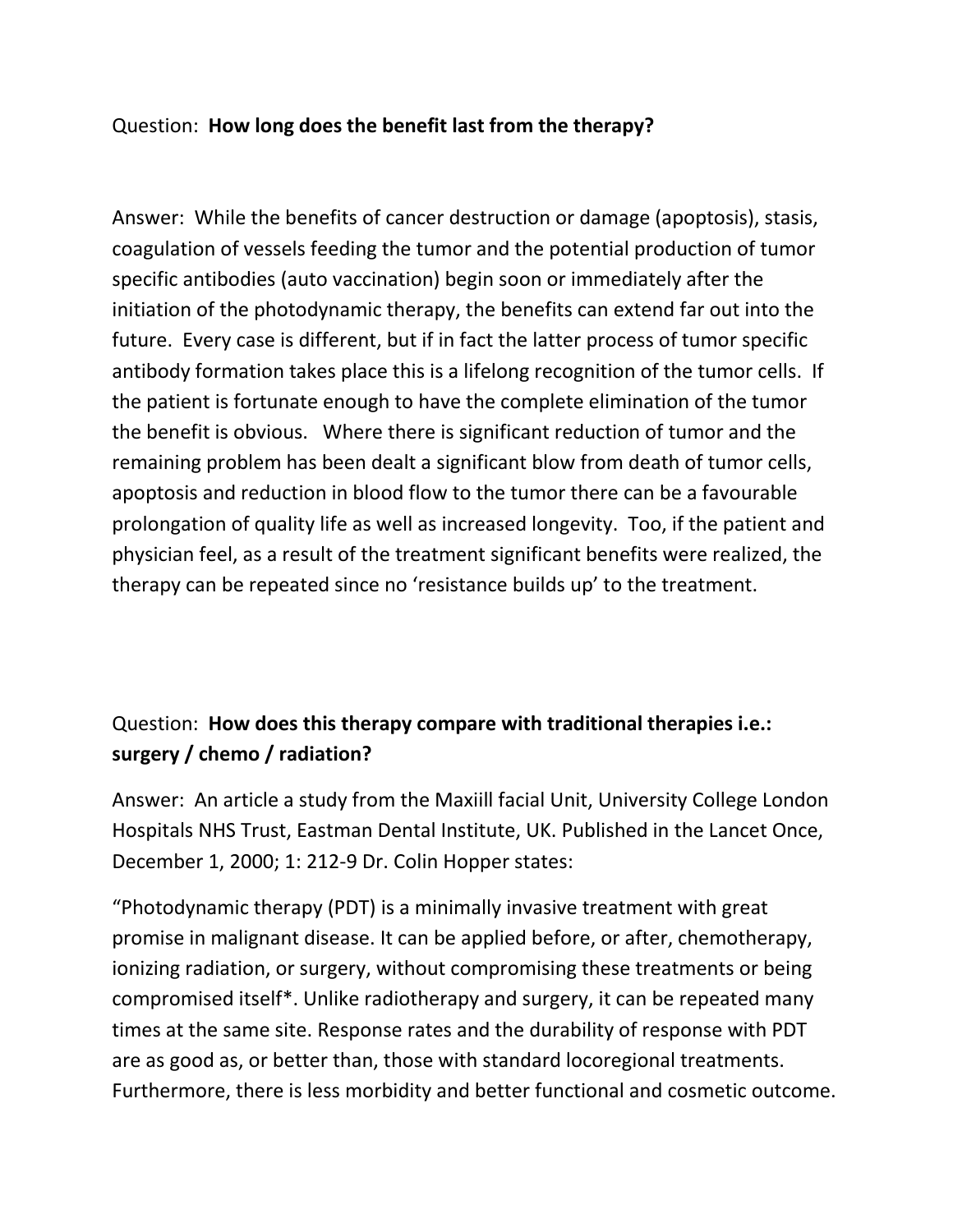This comment is based on a study of PDT for head and neck cancer using the photosensitizer Foscan®. A number of studies applying this technology to many types of cancer document the efficacy and in some case the superiority over traditional methods of cancer therapy i.e. surgery, chemo and radiation therapy. It is our feeling that further developments and improvements in light delivery systems and photosensitizers will improve the result for many cancer indications and could result in patients opting for PDT rather than conventional therapies considering the significant side effects and potential complications inherent in surgery, chemo and radiation therapy."

\*This last comment is not true. Chemotherapy has in many cases a drastic negative effect on the immune system and compromising the immune system. Chemo prior to PDT will greatly diminish the possibility of an immune reaction 'vaccine' to the tumor

# Question: **Can Next Generation PDT be combined with surgery /chemo/ radiation?**

Answer: The traditional therapies for cancer treatment usually begin with a diagnostic work up often leading to a confirmation by biopsy (obtaining a surgical specimen and subjecting it to microscopic pathological examination for the presence of cancer cells). If the tumor is solitary and in a non-critical area, the option of surgical removal (excision) is usually offered to the patient. In many instances, because it is sometimes difficult if not impossible to know fully whether the primary tumor has spread to regional lymph nodes and/or distant parts of the body, if the biopsy shows malignant cells the surgeon may also take samples of nodes and see if they show evidence of malignant cell spread. If this is the case, and in some cases even if this test is negative chemo and/or radiation therapy is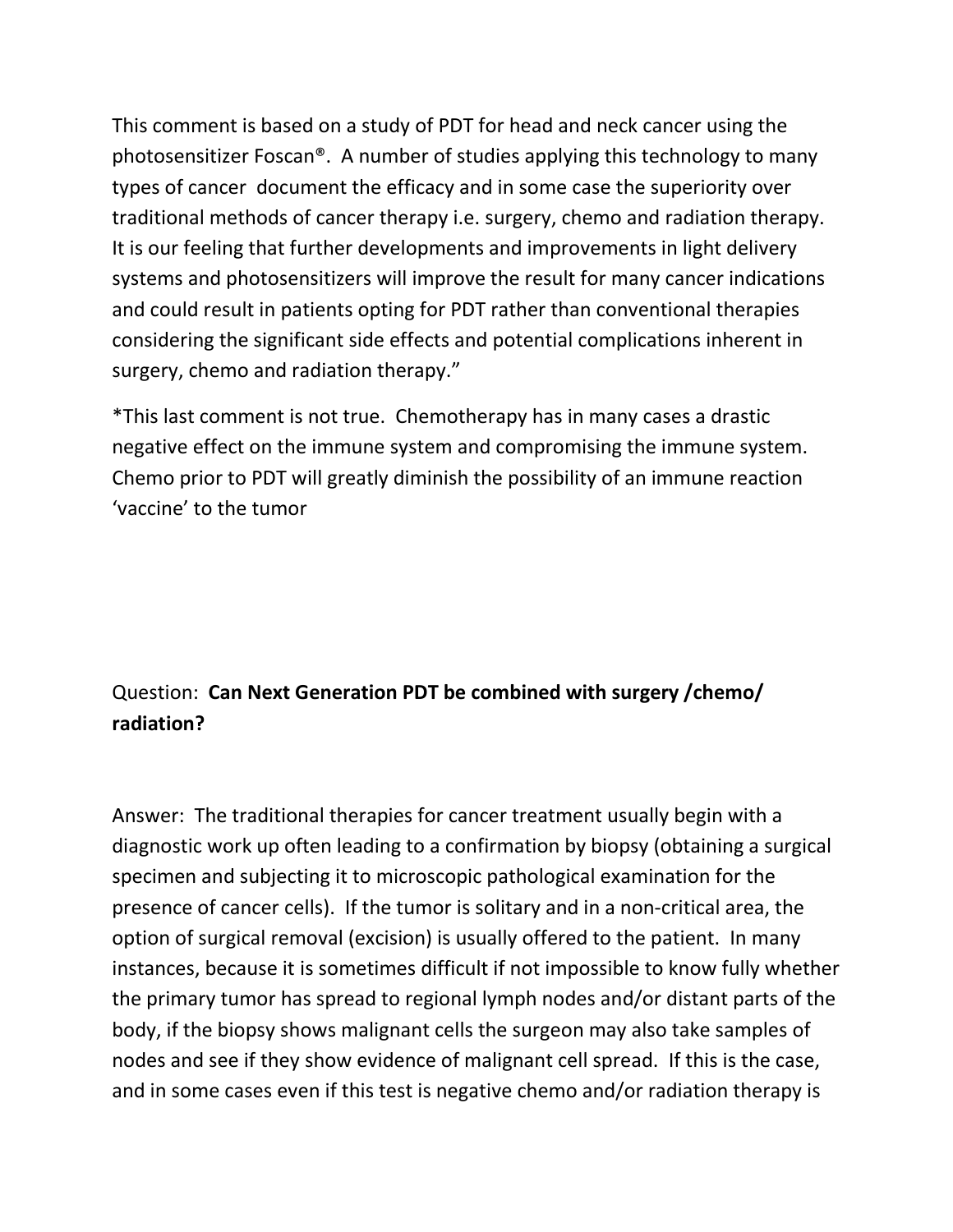recommended as 'insurance' against growth of these malignant growths that might or have spread. Some studies have shown the benefits of Chemo in general to be only about 2.5% in spite harsh side effects and the mutagenic nature of the chemotherapy agents (this is often not explained sufficiently in many authorities opinions.) A number of clinical studies have already shown light therapy to be as good as or better than the historical approaches (i.e. for head and neck cancer) and studies in recurrent breast cancer of the chest wall, where surgery, chemo and radiation have failed to keep the cancer from returning, light therapy has proven to be overwhelmingly effective in completely eliminating the cancer.

Also, one of the great advantages with PDT is there is nothing that keeps light therapy from being used even after surgery, chemo and radiation. Substantial cost reductions are inherent in the PDT technology. However, the therapy may not be as effective if the previous therapy has significantly weakened the immune system.

Consider the cost differences (financial, emotional/pain, personal) between a seven hour surgery for types of esophageal malignancies versus a 30 minute out patient PDT therapy.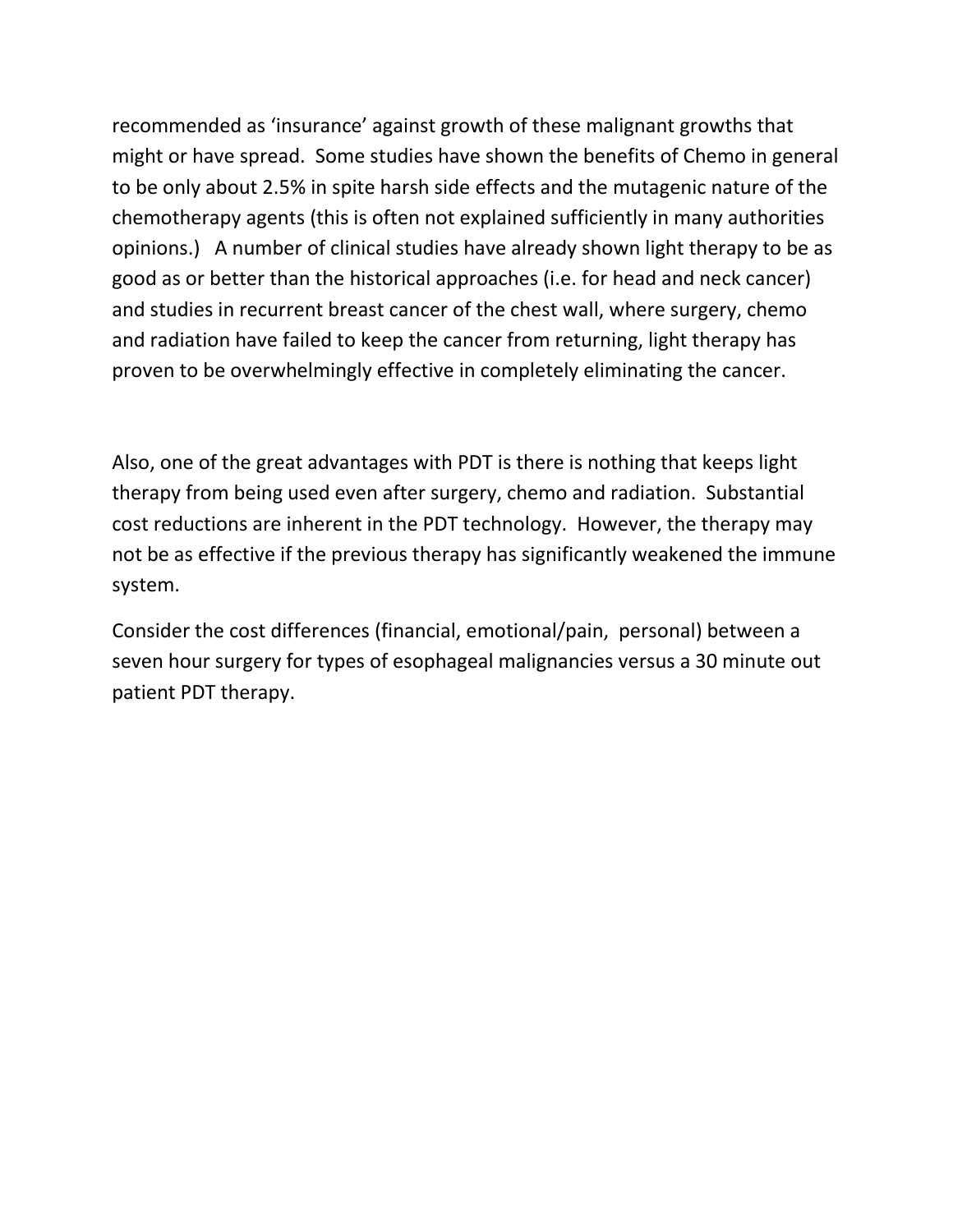### Question: **Does it matter if a patient has had prior chemo therapy?**

Answer: One experienced clinician in PDT states: 'It can be applied before, or after, chemotherapy, ionizing radiation, or surgery, without compromising these treatments or being compromised itself.' Many studies, however, have shown the presence of a strong and uncompromised immune system is a critical element for the full benefit of the PDT therapy and chemo therapy causes significant damage and lessening of the immune response. It follows that chemotherapy given before PDT will diminish the beneficial response from the agent and light. Also many studies had shown that a competent immune system in combination with PDT leads to the production of an 'auto vaccination' and tumor specific antibodies. If chemo is given soon after the therapy this process would also reduce the effectiveness of the overall favorable response. Fortunately, many patients have received significant favorable responses with PDT, in spite of having prior heavy chemotherapy etc.

#### Question: **What are the side effects?**

Answer: The usual side effect associated with 'first Generation' agents such as Photofrin, the one approved for use by the FDA in the US and the EMEA in the EU, has been prolonged photosensitivity or 'sun-burn'. This is caused by residual agent remaining in skin and tissue for up to 90 days following intra-venous (by vein) administration. Foscan, the agent approved in the EU for treatment of head and neck cancer, likewise can lead to burning of the skin with sun exposure for up to a month or more.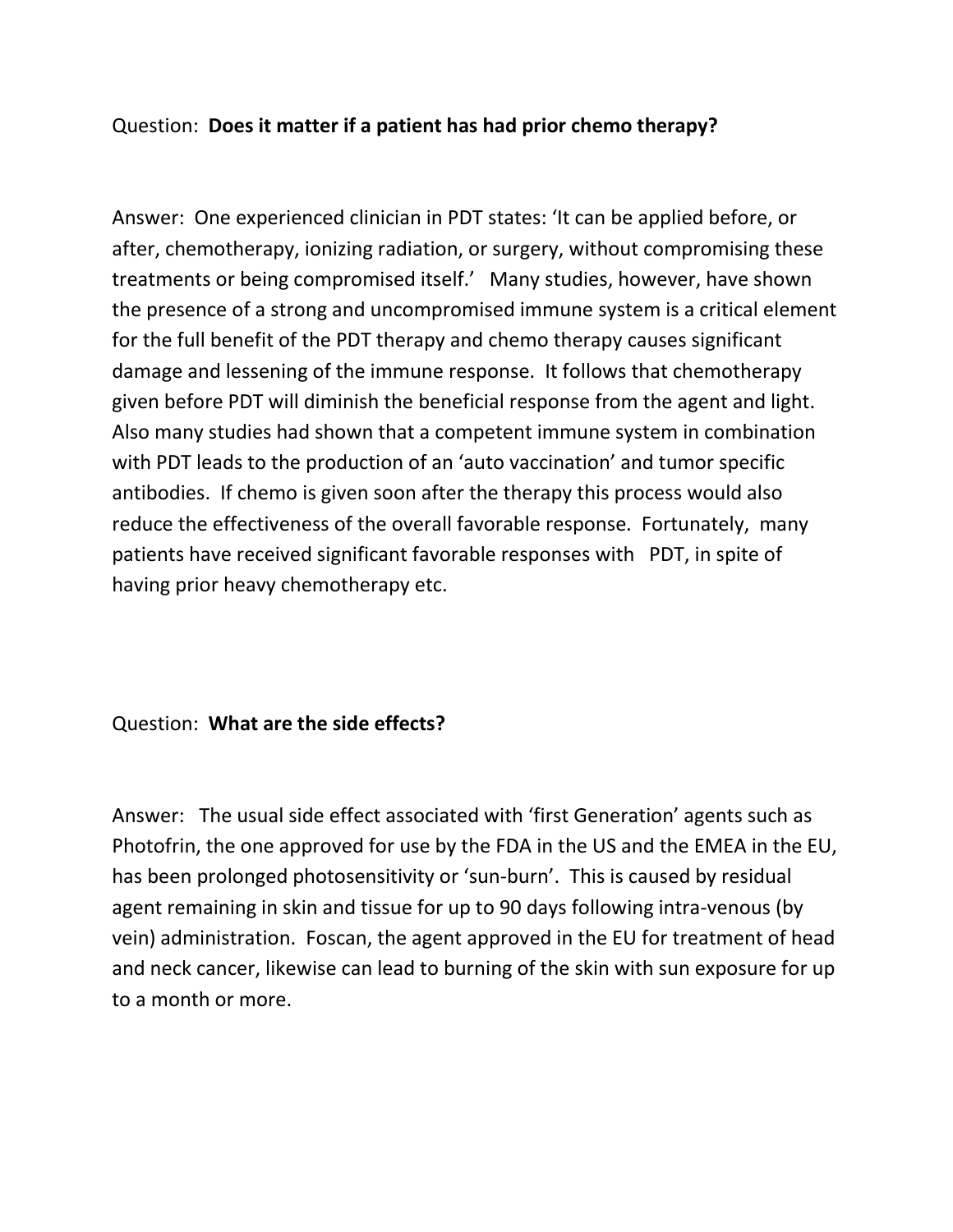Fortunately, the agents used in the next generation of PDT clear quickly from the body's skin and normal tissue and there is essentially no light sensitivity.

Another symptom noted frequently is discomfort in the area of the tumor. This is not so much a 'side' effect as a 'direct' effect of the therapy resulting in tumor damage and/or death. The body attempts to eliminate the unwanted dead cells in the inflammatory process which is associated with discomfort, swelling, heat and redness.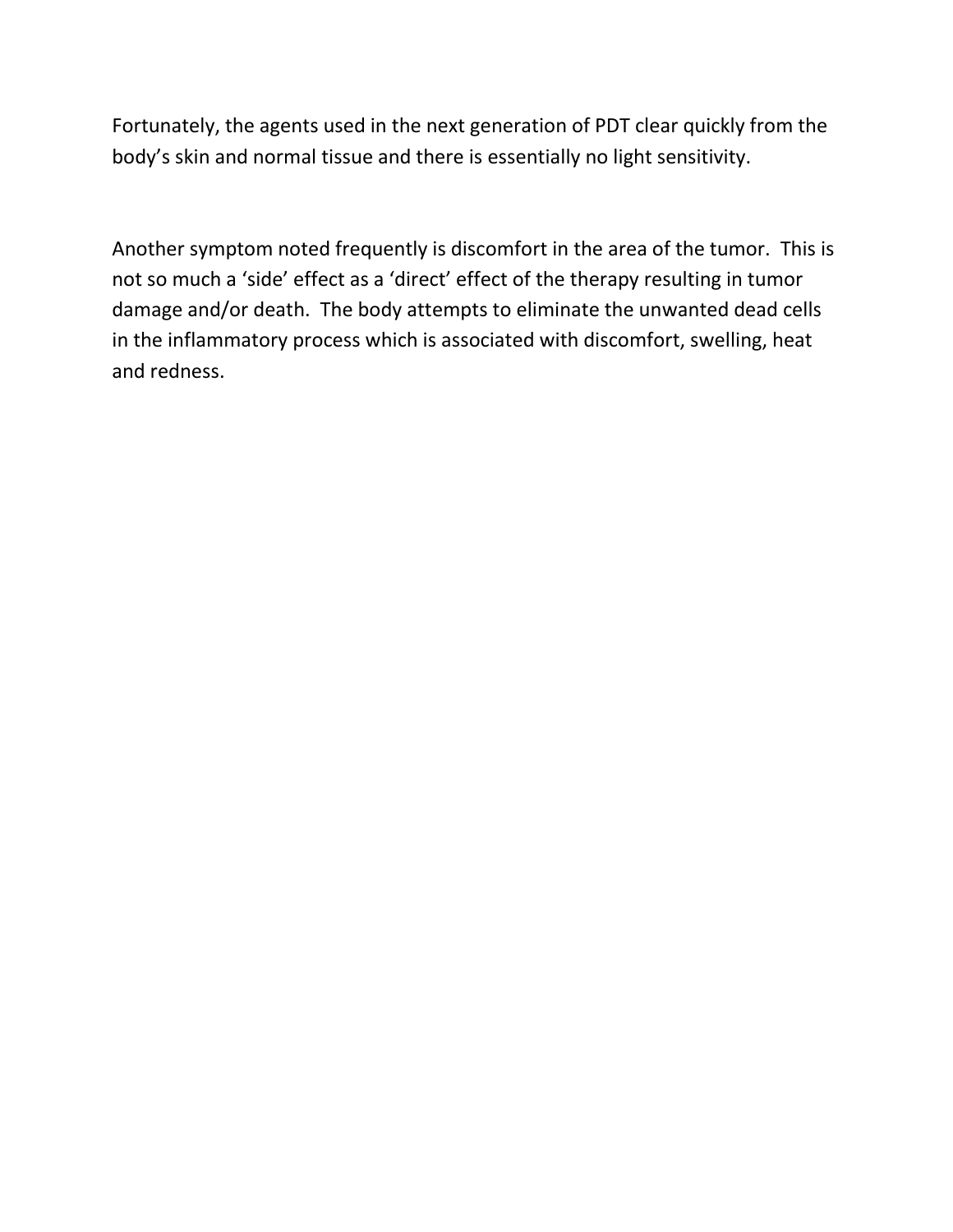### Question: **Can it be repeated / Does resistance build up?**

Answer: Because most photosensitizers are non toxic in therapeutic amounts, they are not recognized by the cells as a foreign material. In fact, they can almost be compared to 'trojan horses' since they enter the cell attached to a 'carrier' molecule called a lipo-protein in the same manner that sugars are transported into the cell also attached to lipo-proteins. To the cell they seem the same as sugar 'candy' entering for their enjoyment and nourishment. The cells 'see' no need to build a defense against this process so no 'resistance' develops in the cancer cells. The therapy (and agent) can therefore be repeated many times and no resistance 'builds up' to the process.

#### Question: **What is a 'Photosensitizer'?**

Answer: Most photosensitizers are from a class of naturally occurring compounds named porphyrins or Tetrapyrroles which are among the most commonly occurring natural compounds in the world. For example, the chlorophylls are the primary photosynthetic pigments in higher plants, algae and bacteria. Other tetrapyrroles (porphyrins, chlorins and corrins) include cobalamin (vitamin B12) and heme/hemoglobin . Many natural porphyrins in the body are breakdown products from recycled hemoglobin and are intrinsically 'light sensitive'. These accumulate in tumor naturally and cause cancer cells to 'autofluorescence'. The first Generation photosensitizer approved for use in cancer treatment, Photofrin, is derived from pig or cow hemoglobin while some of the more advanced agents are either chlorophyll derivatives or chemically compounded. What is common to all these agents is the propensity to selectively accumulate on tumor cells and be energized by light. These are the vital elements that make the therapy so effective in the treatment of cancer and other diseases.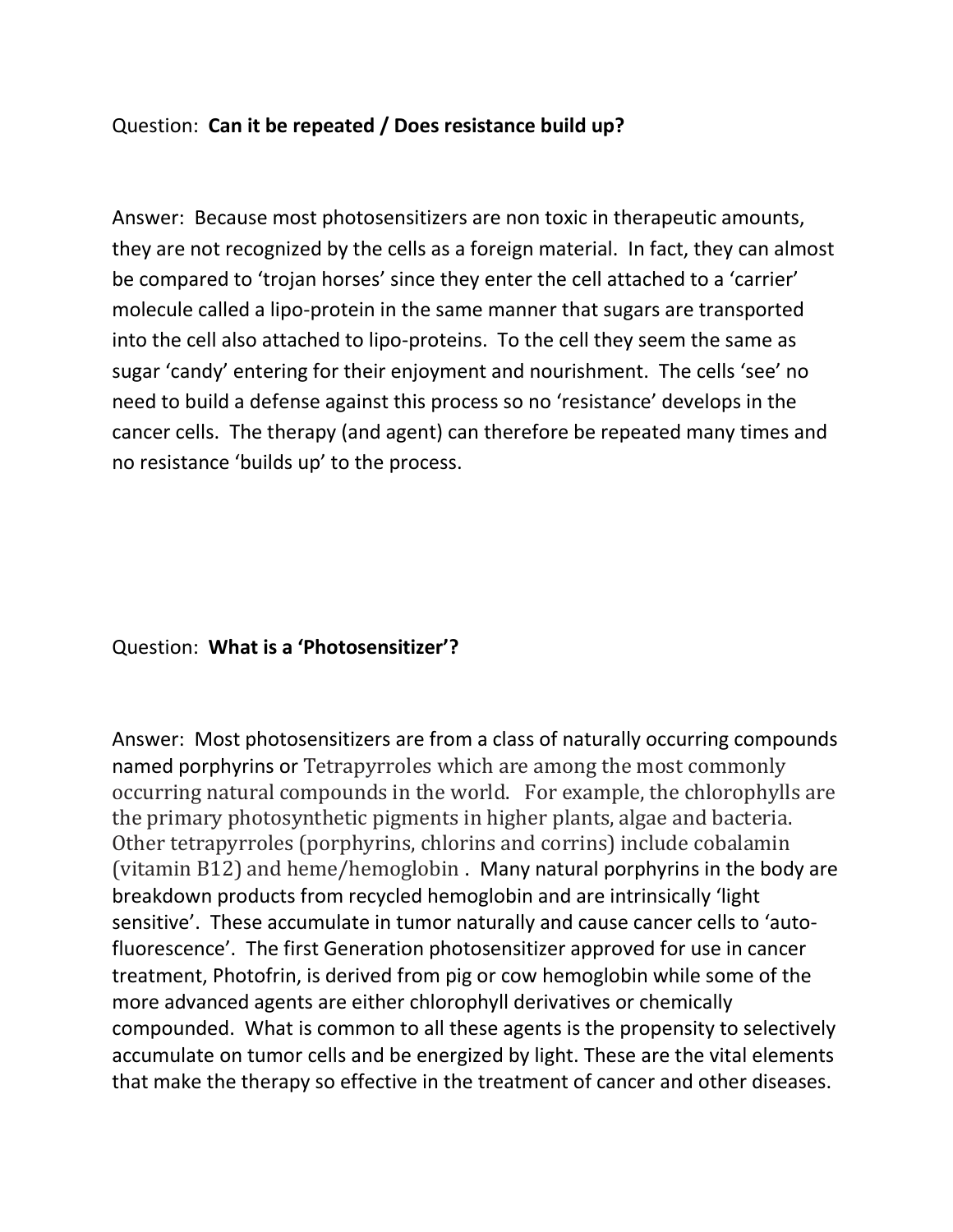# Question: **What makes an 'ideal' Photosensitizer?**

Answer: There are a number of attributes which make a photosensitizer especially advantageous.

• Selectivity

Ideally an agent should massively accumulate in tumor cells with negligible amounts in normal tissue.

• Rapid Clearance Time

Agents should ideally accumulate quickly in tumor but 'clear' quickly from normal tissue and skin.

• Non-Toxicity

There should be a large margin of safety between the therapeutic dosage and any toxicity.

• Singlet Oxygen Yield

Larger singlet oxygen yields from activation with light results in greater levels of damage to the cancer cells.

• Activation Wave-length

Ideally if the treatment of deep structures is necessary, the photosensitizer should be energized by light that penetrates deeply into the body (red and infra-red).

• Ability to dissolve in blood and pass through the lipid cell membrane

Photosensitizers need to travel through the blood stream (water soluble) yet need to be slightly lipophilic (fat soluble) to easily pass through the lipid cell membrane into the cell interior.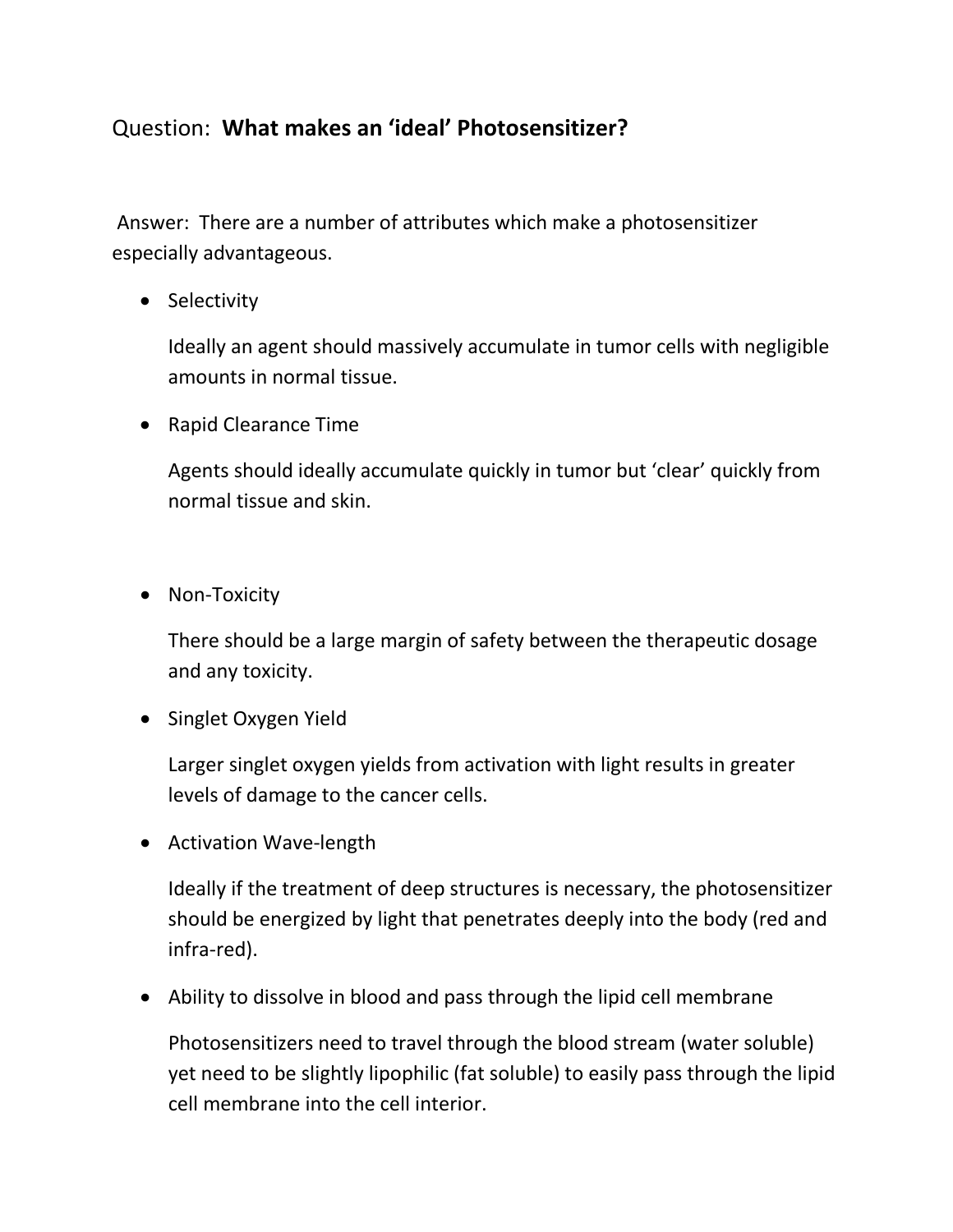# Question: **What are the limitations of 'first Generation' agents?**

Answer: "First Generation" drugs have several serious drawbacks. They are not very specific to cancer cells and tend to accumulate in skin and normal tissues as well. This means that not just cancer but normal organs also can be damaged by the light in the course of light treatment.

In addition, they do not clear rapidly from the human body. Thus, when patients receive a first generation agent such as Photofrin®, they must stay out of the sun for up to a month or more, or else severe sunburn will result. Larger and deepseated tumors generally cannot be treated with this agent without painful placement of light fibers placed via needles inserted into the tumor..

Finally, because of the lack of sensitivity, conventional PDT generally has to be delivered through endoscopic instruments inserted into cavities in the human body. This is an invasive procedure -- not as invasive as surgery, to be sure, but still unpleasant and potentially associated with infrequent but everpresent dangerous side effect. It also limits the number of sites that can be treated.

The innovative approach of recent advances in PDT addresses these limitations and concerns.

First of all, the newer photosensitizing agents used are technically superior to Photofrin and even to so-called "second Generation" experimental agents in development around the world. Many others sensitizers are red-pigmented and are derived from blood or do not clear quickly from the body and have patients have extended periods of light sensitivity. However, the next generation of PS is derived from the chlorophyll found in green plants. This yields a much more sensitive, effective and less toxic product.

The first generation agents are injected intravenously but newer agents can given by mouth or even inhaled and have greater patient acceptance. Newer agents generally clear from normal tissues after 12 to 24 hours. Thus, after a day or so, patients can usually go about their business and are not held captive in their homes for weeks and months, fearing terrible skin reactions.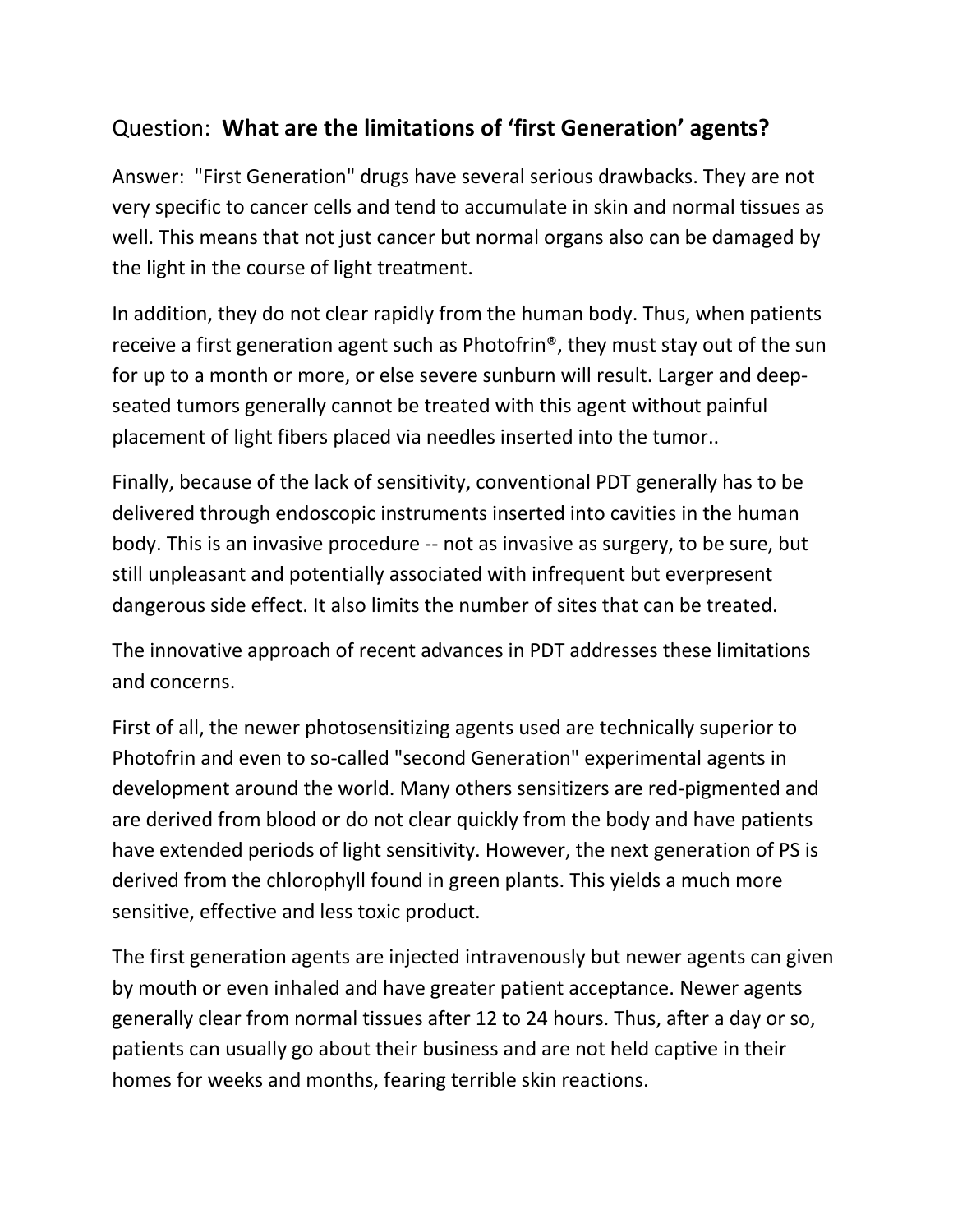# Question: **Who produces the photosensitizers?**

Answer: Investigation and development of photosensitizers is occurring worldwide. Some of the names of approved photosensitizers are Photofrin, Visudyne, Foscan, Metvix, Alasens, Photogem, Photosens, Photosoft etc.

### Questions: **Are photosensitizers toxic or harmful?**

Answer: Because many photosensitizers are derivatives of naturally occurring hemoglobin or chlorophyll the toxicity usually is low and the margin of safety between the therapeutic dosage and toxic levels us great. Many agents however, have a long residual period in the skin and normal tissue and long periods of sunlight photosensitivity are typical of first Generation agents: in the case of Photofrin 6-8 weeks is not unusual. Also with Photofrin selectivity for cancer cells is not very great so light applied to the area of tumor also results in swelling of adjacent normal tissue. Earlier agents such as Foscan are not naturally soluble in blood and there have been reports of damage to veins at the site of injection as well as prolonged sunlight photosensitivity. Additionally, Foscan is so light sensitive much care has to be taken to 'shield' adjacent normal tissue from light exposure.

### Question: **How are photosensitizers given?**

Answer: Typically, earlier photosensitizers have been given in an intravenous form but the Next Generation of PDT has pioneered the use of PS in an oral and inhalation form. This is possible since the agent is amphiphilic; (dissolves easily into the bloodstream while entering easily through the lipid cell membrane). The oral administration has obvious advantages in ease of administration, cost reductions from avoiding the need for IV set up and greater patient acceptance.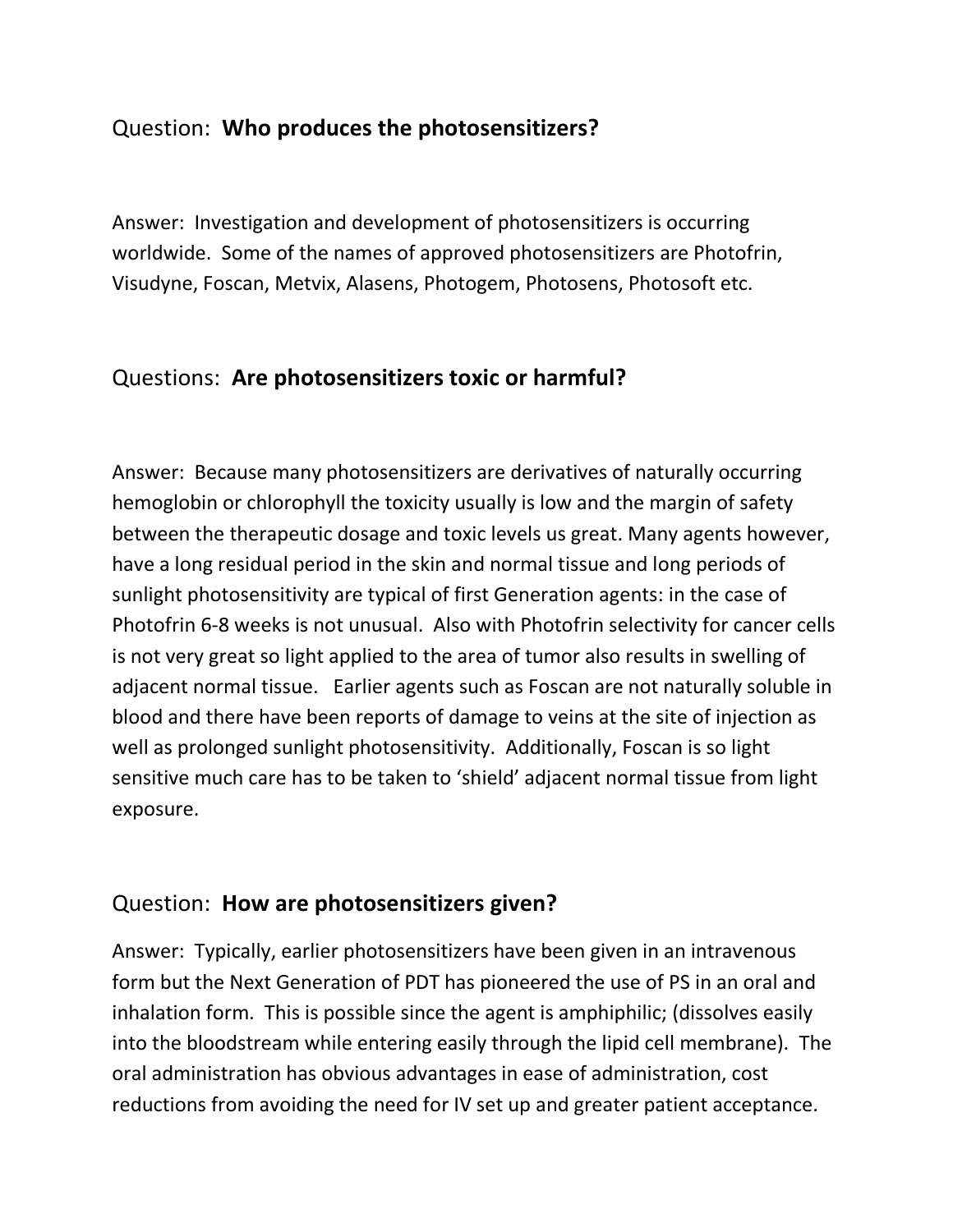### Question: **What type of light is used?**

Answer: Each photosensitizer (light sensitive) agent has a certain color in the visible spectrum (or specific wave-length in the NIR) of light at which they are massively energized. The technical term for this is 'peaks of absorption'. The agents can be most powerfully activated (and therefore generate the greatest yields of 'cancer killing' singlet oxygen) by illuminating the treatment area with colors and wave lengths of light which match these peaks.

The light source used in PDT has historically been LASER light delivered through fiberoptic bundles via an endoscope (tubes inserted into the lungs or esophagus to visualize areas suspected of harbouring cancer). The laser light could then be used to activate the agent collected on the tumor, leading to reduction or elimination of the tumor. This treats the localized area of cancer but does not address the possible small bits of tumor (metastases) that often spread from the primary into regional lymph nodes or distant sites. Additionally, laser light could be used with direct illumination of the tumor in the case of skin cancer or visible external tumors.

To treat larger areas or the whole body the Next Generation PDT technology utilizes a device (Whole Body Light Delivery System) with tens of thousands of Light Emitting Diodes (LEDs) . These hi-tech light sources can be selected for the particular wave-length that specifically activates the photosensitizer. One additional advantage of using this light form is the possibility of using a mixture of LEDs (red and infra-red) to simultaneously activate multiple peaks of activation of the photosensitizer.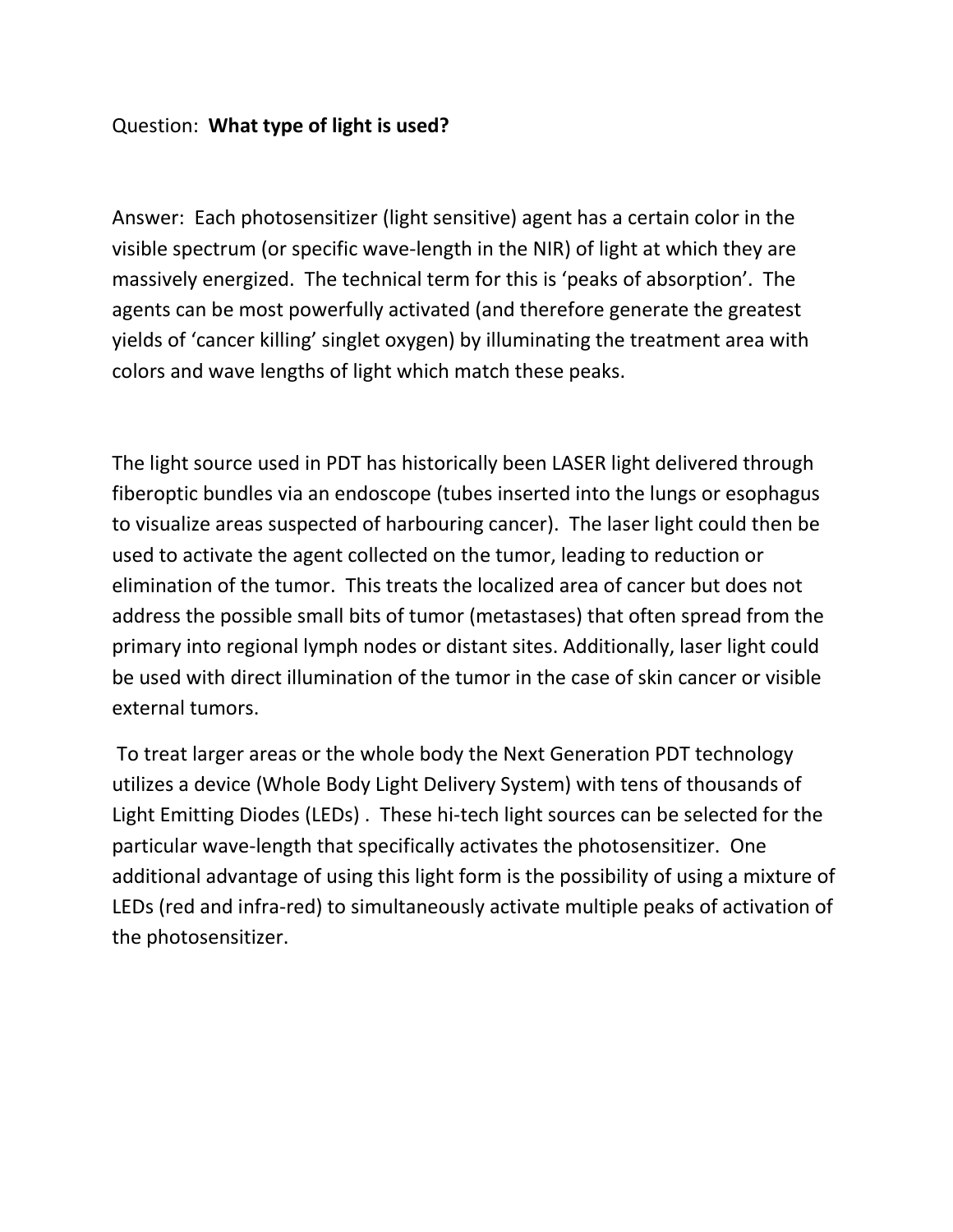# Question: **How are blue, red and infra-red wave lengths use to treat different types of problems?**

Answer: Light is a form of energy that is familiar to us. However, the part of light that is visible to us is only about 10% of this spectrum of energy. The full range extends from ultra-violet (invisible), through all the colors of visible light into infra-red (invisible). Ultra-violet light has a very short wave length (370- 390nanometers), is highly energetic yet only penetrated a small distance into the skin (because this wave length is greatly absorbed by hemoglobin). This is why UV light causes 'sun burns' on the skin but does not result in damage to deeper tissues or organs. In contrast, infra-red light (700-1300 nanometers) penetrates deeply into tissue, up to 25 cm. (12 inches) but does not possess very significant energy compared to uv light. Beyond this range water absorbs significant energy and limits the penetration of energy at the middle and far IR wavelengths. The band between 650-1300nm is called the optical or therapeutic window and the next generation of photosensitizer which have been specifically developed to optimize effective treatment of tumor and medical condition promises to revolutionize the safe and effective treatment of deep, advanced and metastatic cancer and other medical problems.

These factors determine what colors (wave lengths) are utilized to treat the various areas of the body.

- Blue light, only penetrates a short distance into the skin and photosensitizers with peaks of absorption in the blue range are used for the treatment of skin lesions (skin cancer, warts, psoriasis etc.) because a powerful yet superficial therapy can be delivered.
- Red light, which penetrates much deeper into the tissue, and photosensitizers with peaks of absorption in the 630-690nm range (red) are used to treat intermediate to deep tumors.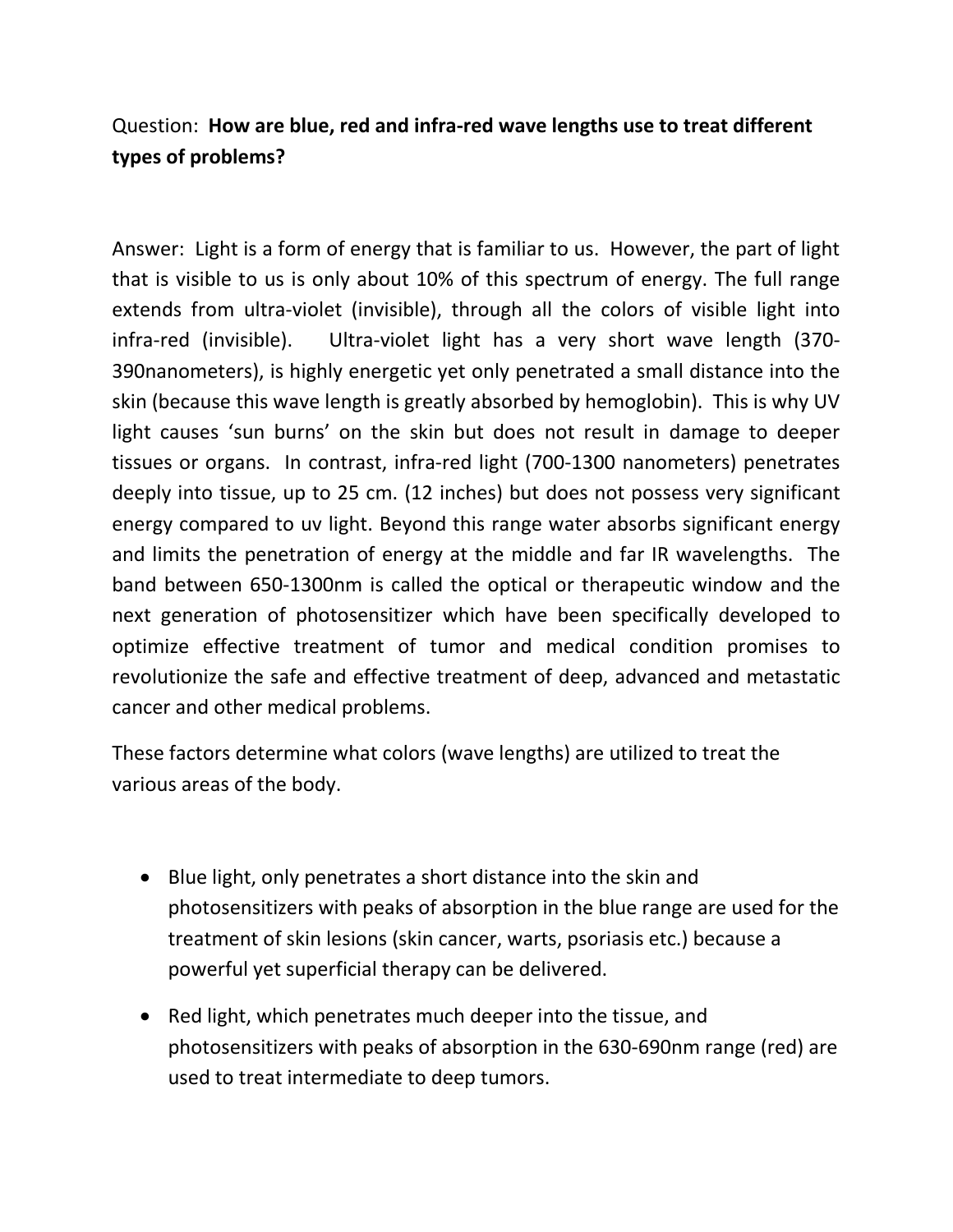• Infra-red light, which has deep penetration into the tissue, and agents with peaks of absorption in the infra-red range (700-1300) are appropriate for the therapy of deep tumors.

Photosoft has peaks of absorption in the blue, red and infra-red so LED arrays are chose to contain both red and infra-red light sources. Consequently, agent that has accumulated on tumor even in the deepest part of the body is activated by the deeply penetrating near infra-red light sources.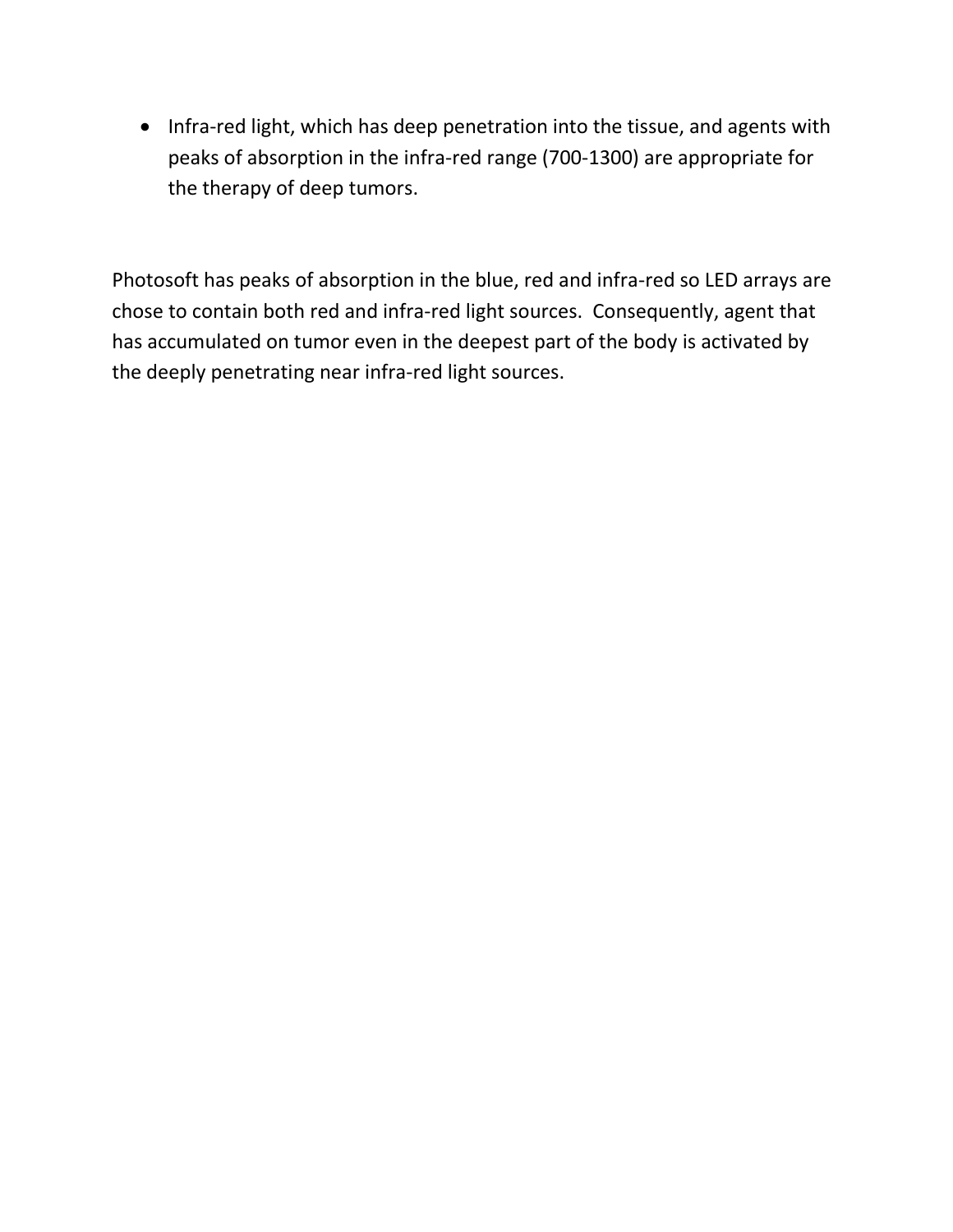#### Question: **What is the ideal light source?**

Answer: The ideal light source for the activation of PS Agents would be safe, convenient, portable, affordable, reliable and capable of delivering light of the correct wavelength(s) to the target tissue. In the past, the cost, complexity and availability of such lights has been a major impediment to the wide-spread availability of PDT/NEXT GENRERATION PDT but fortunately progressive improvements and new technology have to a great extent overcome these problems. Early photodynamic therapy used a 'yellow dye laser' (1987). This Laser cost more than €500,000 in today's currency, had to have the toxic liquid changed on a regular basis and was very temperamental but was used despite the high cost and poor reliability. Later, investigators use filtered lamps (common slide projectors) to surface treatment applications.

Today, affordable, reliable and compact 'solid state' diode laser have more than adequate power for the majority of applications. More importantly, the development of arrays of 'light-emitting-diodes' (LED's) has been a breakthrough in providing light of sufficient intensity and appropriate wavelength for an increasingly wide variety of therapy applications, including the treatment of the whole body.

#### Laser

• The main advantage of Laser light is the narrow wave-length produced to precisely match the 'activation peak' for absorption by the PS Agent in use. Most all laser sources can be connected to small-diameter fiberoptic bundles which allow the light to be delivered to internal structures with the use of endoscopic equipment such as the lung, bladder, stomach, gall bladder and esophagus. However, the precision of the laser light emission can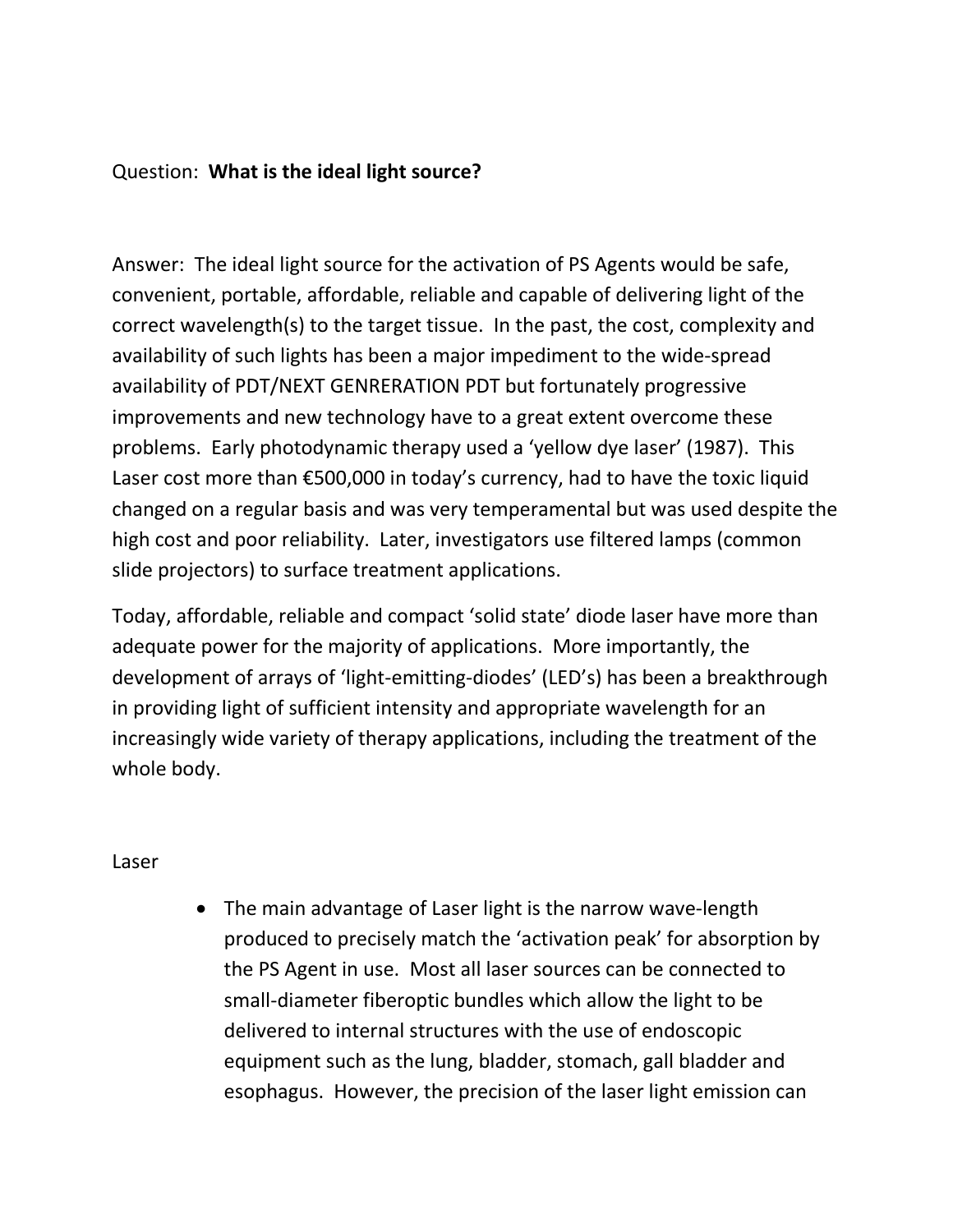also be a limitation. Research has shown photosensitizers peaks of light absorption can shift once they enter the body so actually a wider range of wavelength (typical of LEDs) can actually lead to a more effective therapy.

### LED

• LEDs, Light Emitting Diodes, are ideal as light sources for advanced forms of PDT because they produce a bright, fairly precise color band of light and can be grouped to illuminate a large area. Another advantage is the possibility of combining several colors (wave lengths) in an array so multiple peaks of absorption of the agent can be activated. Too, infra red LEDs can be mixed in the panel for the treatment of deep tumor.

### Question: **What is the difference between a laser and a led?**

Answer: A laser is a very precise and intense source of a specific color of light. They are generally quite expensive and delicate instruments costing as much as \$100,000-\$500,000 and require special eye protection for the patient and physician. LEDs by comparison are increasing in intensity while their cost is diminishing and do not require the eye precautions of lasers. Fortunately, in many studies the efficacy of the therapy using LEDs versus LASER is similar so the future seems to favor the use of LEDs.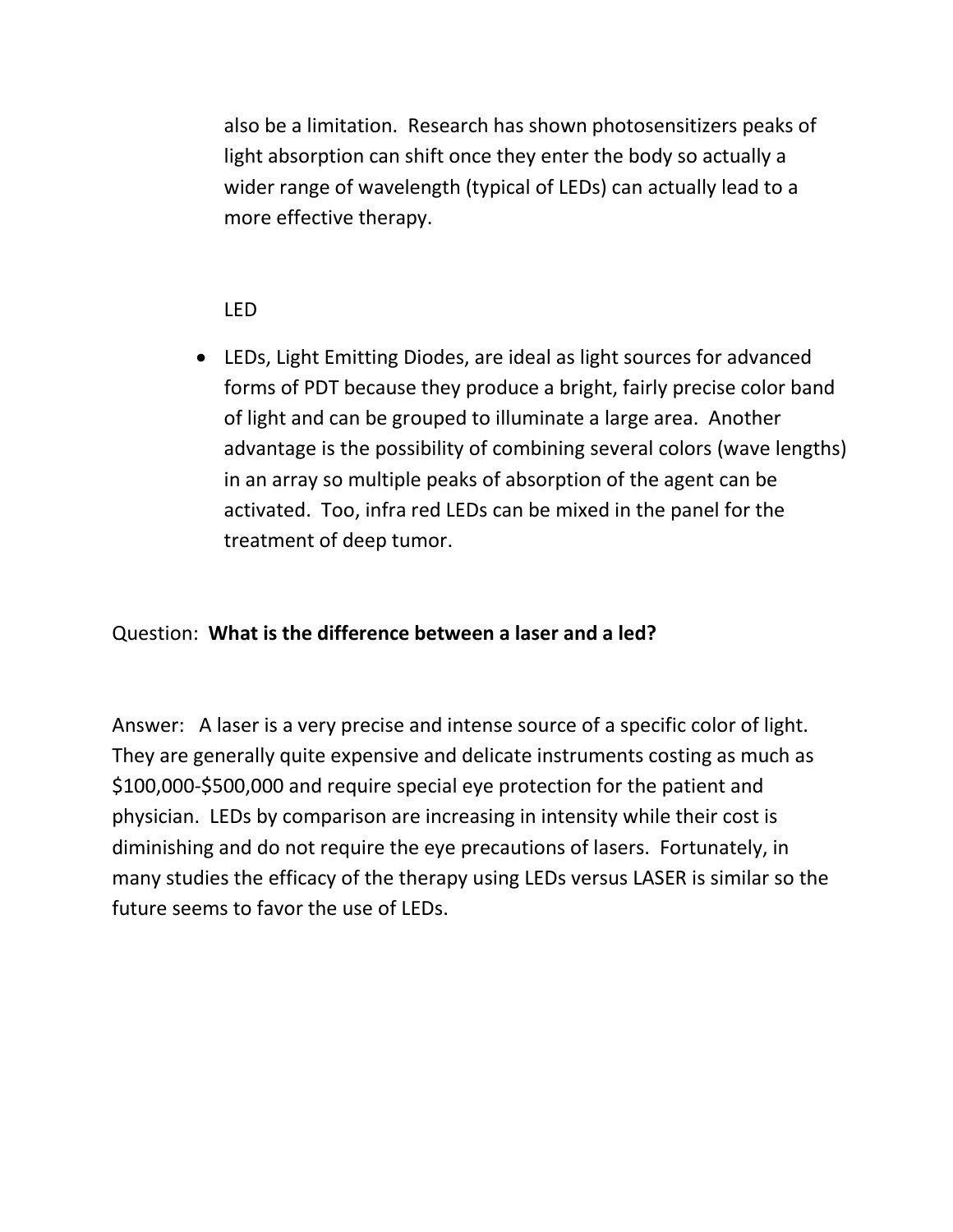### Question: **What are the advantages of each?**

Answer: Lasers have unique advantages at present for light directed through flexible fiberoptic glass or plastic bundles that allow the light therapy to be directed via diagnostic devices that visualize internal structures (bladder, lung, esophagus, stomach etc.) and treat areas of suspected cancer. These light fibers can also be inserted into the lumen of large bore needles which have been inserted under ultrasound guidance into the center of a tumor. This method is called 'interstitial' PDT and is used especially with Foscan for the treatment of head and neck tumors with great success.

LEDs are advantageous for the treatment of the whole body since large numbers can be grouped in panels. Also, LEDs with different wave lengths (red and infra red) can be blended in a panel so multiple peaks of absorption for an agent can be activated with one treatment session. Too, LED's have a somewhat broader range of emission and shifts in peaks of absorption can still be activated. As with the interstitial method of treatment Life Science used LEDs and fiberoptic bundles to direct light to the center of tumors with considerable success as in the case of Liver Cancer. This method and PS are presently in FDA trials.

#### Question: **Can Photodynamic Therapy be used to treat liver metastases?**

Answer: A study from Germany and a FDA clinical trial undertaken by Life Science Oncology in the US suggests the potential efficacy of photodynamic therapy (PDT) in the treatment of liver metastases. Results of the German study were presented at the annual meeting of the Radiological Society of North America in December 2002. A research team led by Kerstin Engelmann, MD, of Johann Wolfgang Goethe University in Frankfurt-am-Main, treated five patients using a photosensitizing drug called SQN 400. This agent, manufactured by Scotia QuantaNova (SQN), is activated by infrared light at a wavelength of 740 nanometers. SQN 400 is the trade name of a chemical called meta-tetra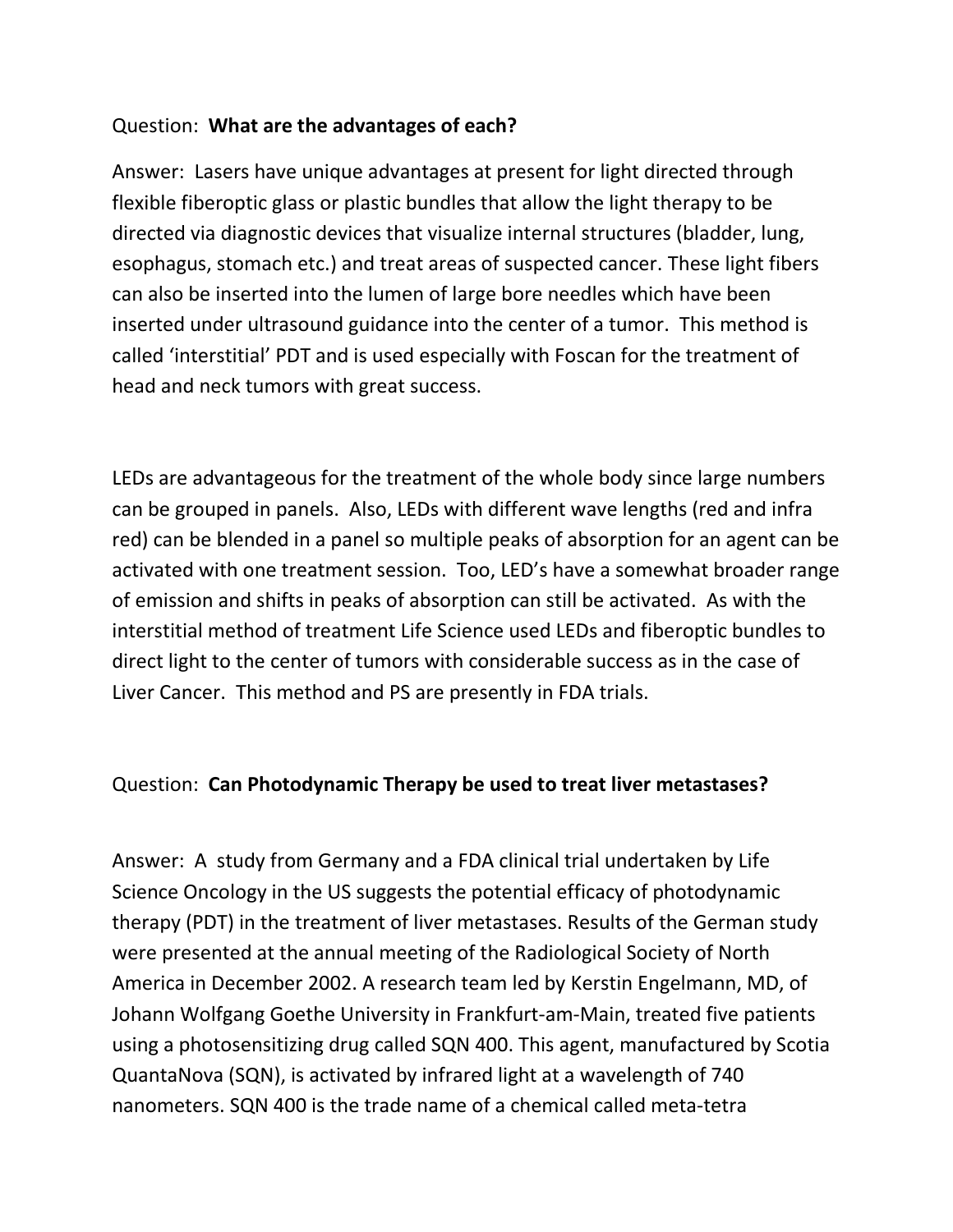(hydroxyphenyl) bacteriochlorin (mTHPBC), which is a chemically modified form of chlorophyll, or chlorin.

All patients in the study had colorectal cancers that had spread to the liver, and all had been treated previously with chemotherapy. One had also received radiation therapy, and another had undergone the surgical removal of half his liver.

Laser light was delivered through a catheter five days after the injection of the photosensitizer. Dr. Engelmann reported complete destruction of the cancer in three of five patients at follow-up examinations done three months after treatment. There were some serious side effects with SQN 400. Patients had to avoid bright electrical light for several days and direct sunlight for four weeks following treatment, due to the drug's photosensitizing effect and its slow elimination from the body. Three of the five patients reported local pain during injection. One reported that pain then spread to the shoulder. Several patients experienced minor burns. There are some significant differences between PDT using SQN 400 and some of the other advanced photosensitizers. These are absorbed and eliminated more quickly, and therefore have fewer side effects and less discomfort. Also, the source of lighting in Next Generation PDT is whole-body red and infrared light that is administered externally, not through fiber optic catheters, making for a noninvasive procedure.

Despite the differences, this study does show that the combination of light at high wavelengths and green chlorin-based photosensitizers is a promising cancer treatment. In the authors' words, "This pilot study establishes that the procedure can eliminate metastatic liver tumors in some patients." But as they properly point out, more study is needed to see how useful the treatment is when compared with other ways of eliminating liver tumors.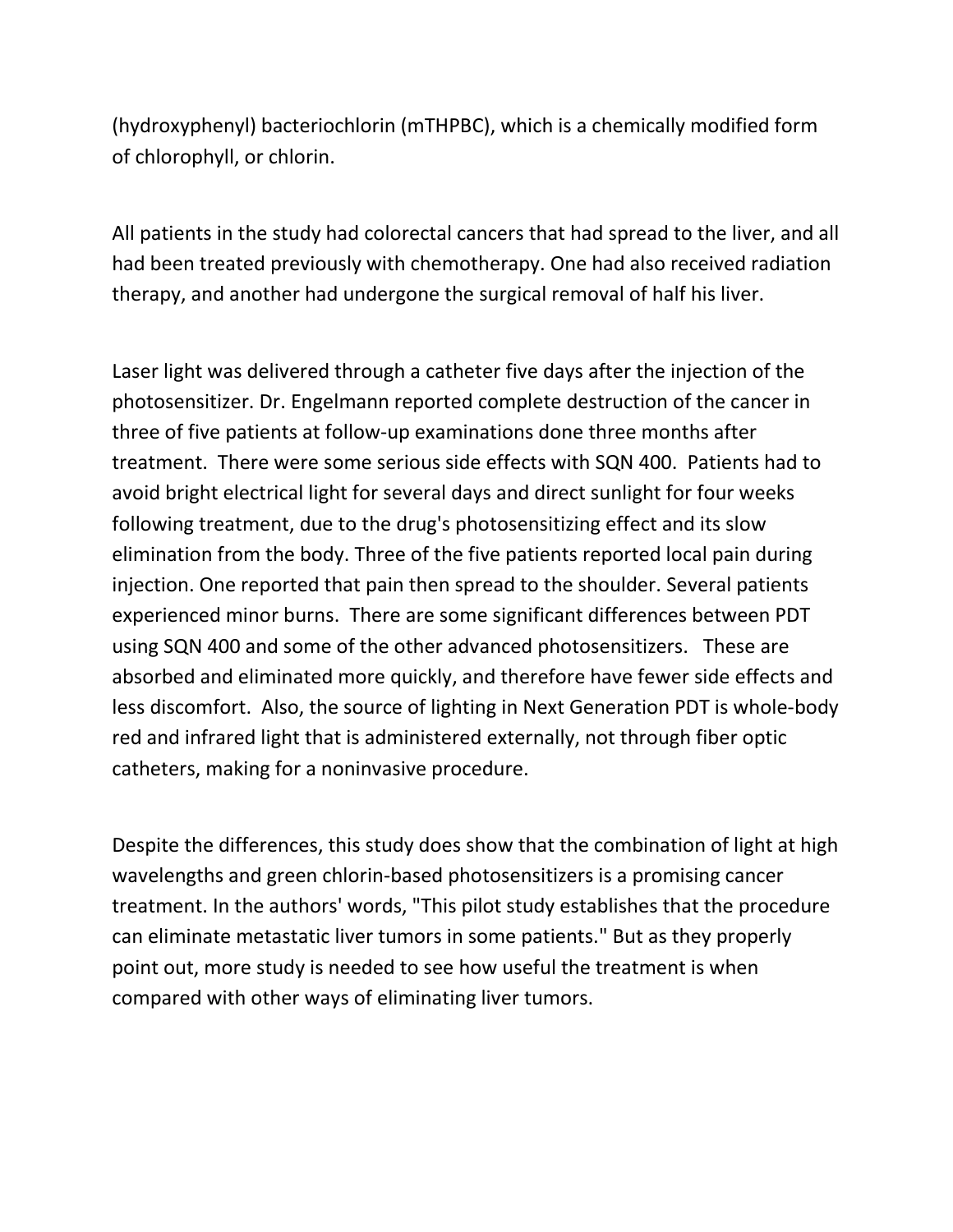Question: Will my physician/oncologist know about older forms of PDT and the huge advances arriving with advanced PDT technology?

Answers: Many physicians are already aware of PDT as it has become an established cancer treatment over the past ten years. However, they may be unaware of rapid advances in PDT technology, because of the rapid developments in the field of photodynamic therapy. It is in the patient's best interest when everyone concerned is thoroughly informed. Physicians may find out about older forms of PDT as well as the many significant developments in PDT by reading The PDT Book, investigating links to scientific studies/medical trials and through accessing published articles in the professional journals under the topic of PDT.

### Question: **What is a 'typical' course of therapy?**

### **Who is appropriate? Who would not be appropriate?**

Answer: Because advanced forms of PDT are relatively new treatments and the side-effects and after-effects are still not completely understood, certain individuals should definitely NOT attempt to receive it.

These include people:

- who are bed-ridden, non-ambulatory (cannot walk independently), or
- confined to wheelchairs.
- who are on supplemental oxygen most or all of the time and are too
- sick to travel.
- who are suffering from severe cachexia, i.e., the wasting syndrome.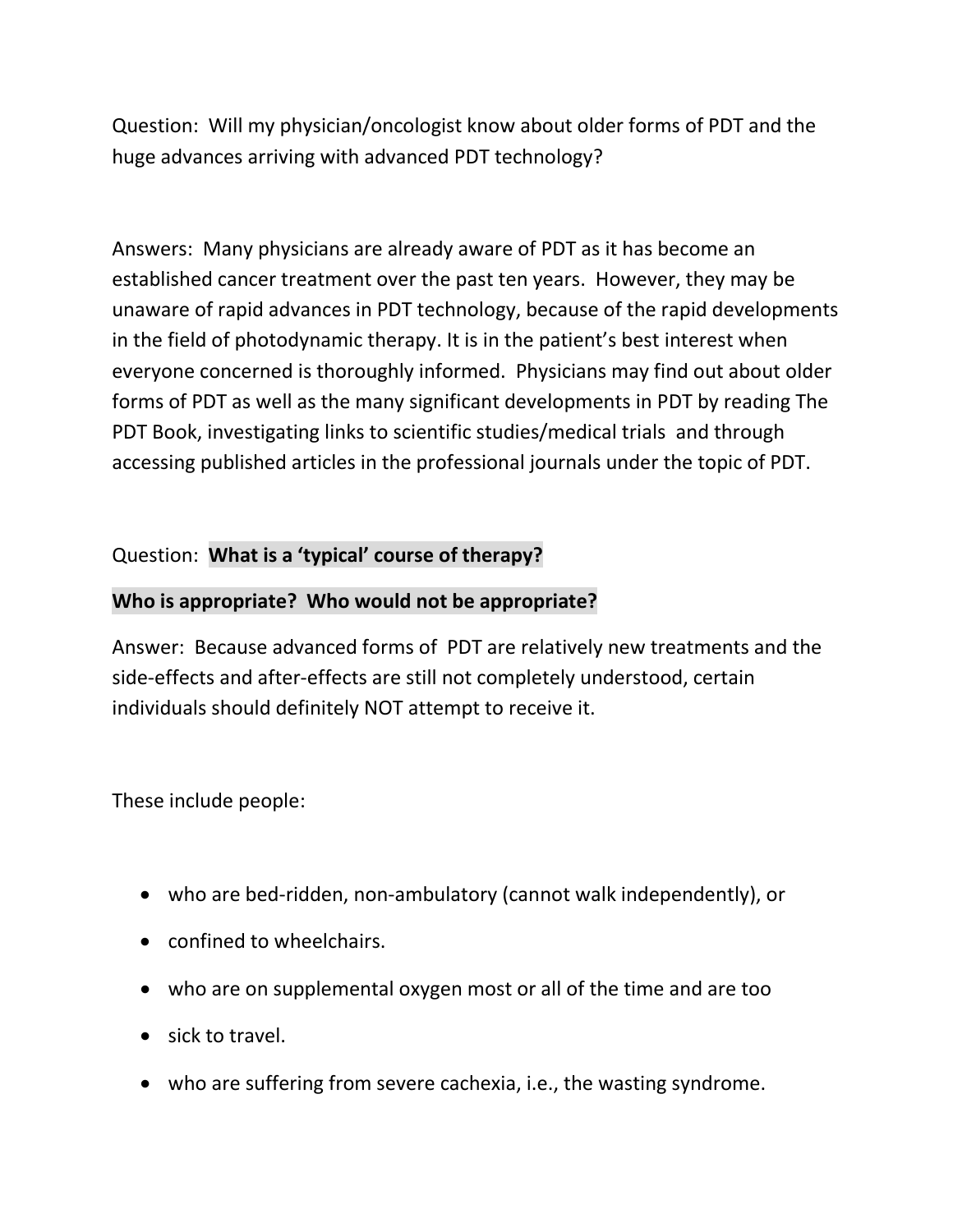- whose tumors compromise a major blood vessel. (Breaking down the tumor could lead to hemorrhaging.)
- whose tumors involve the spinal column (where removal of the tumor
- could lead to collapse of the vertebrae).
- with severe jaundice
- with a history of vascular or clotting problems.
- with the disease known as porphyria (a light-sensitizing condition).
- who are clinically depressed (and are unlikely to follow through with treatment).

**Question**: Are there any factors that reduce the effectiveness of NG PDT?

### **Answer:**

**Chemotherapy**:

As this therapy suppresses the immune system and NGPDT activates it, ideally a patient should allow a period of at least one month after last chemotherapy or until the immune system is strong enough before beginning NGPDT .

### **Radiation or Radio-Therapy:**

(same as for chemotherapy, above)

### **Surgical procedures** / a question of timing!

As a result of surgery the growth of neo-vasculature tissue commonly occurs as part of the healing process. Since PDT agents selectively collect in new vessels and cause coagulation of these vessels this is effect is beneficial in reducing the blood supply to cancer tumors but if insufficient time (at least one month) has not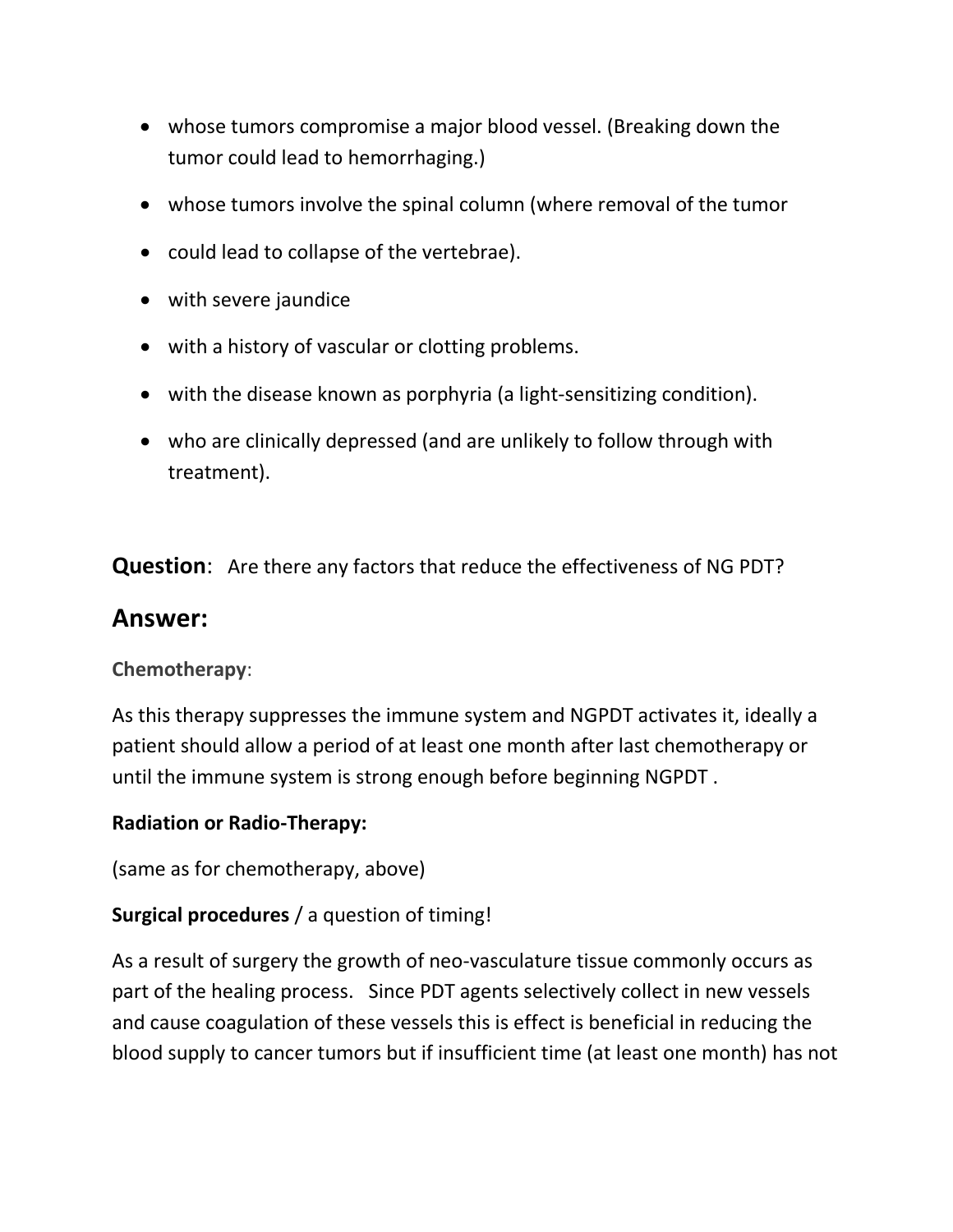lapsed since the last surgery this effect in the area of recent surgery would not be desirable.

### **Antibiotics:**

Following NGPDT the immune system is activated, so ideally patients should not have medicines which reduce this enhancement of the immune system. There is some evidence antibiotics diminish the immune response so antibiotics are not advised unless absolutely indicated.

### **Vitamins:**

Vitamin C and all high dose anti-oxidant medications and herbs containing such high dose anti-oxidants should be avoided during the period of NGPDT therapy.

# **Steroid and Non-Steroid Anti-Inflammatory Drugs (NSAID):**

As these drugs are specifically designed to counteract the immune system response we recommend they be avoided altogether, at least during the course of NGPDT. women who are pregnant or who intend to become pregnant within one year of completing treatment.

Next Generation PDT is not for everyone.

If a patient has significant volumes of tumor they can experience a period of intense malaise associated with the inflammatory reaction and elimination of large amounts of dead tissue. The inevitable breakdown of tumor presents a major challenge to the body. The extent of this challenge obviously is proportionate to the tumor load of each individual but for most patients it is present to greater or lesser degrees." Symptoms may include: Flu-like syndrome, tiredness, night sweats and chills, inflammation and discomfort in areas of tumor breakdown.

Patients with extensive liver or peritoneal spread of tumor may show signs of abdominal tenderness, or pain. Patients with metastases in the lungs may experience productive coughing. These symptoms can be present for anywhere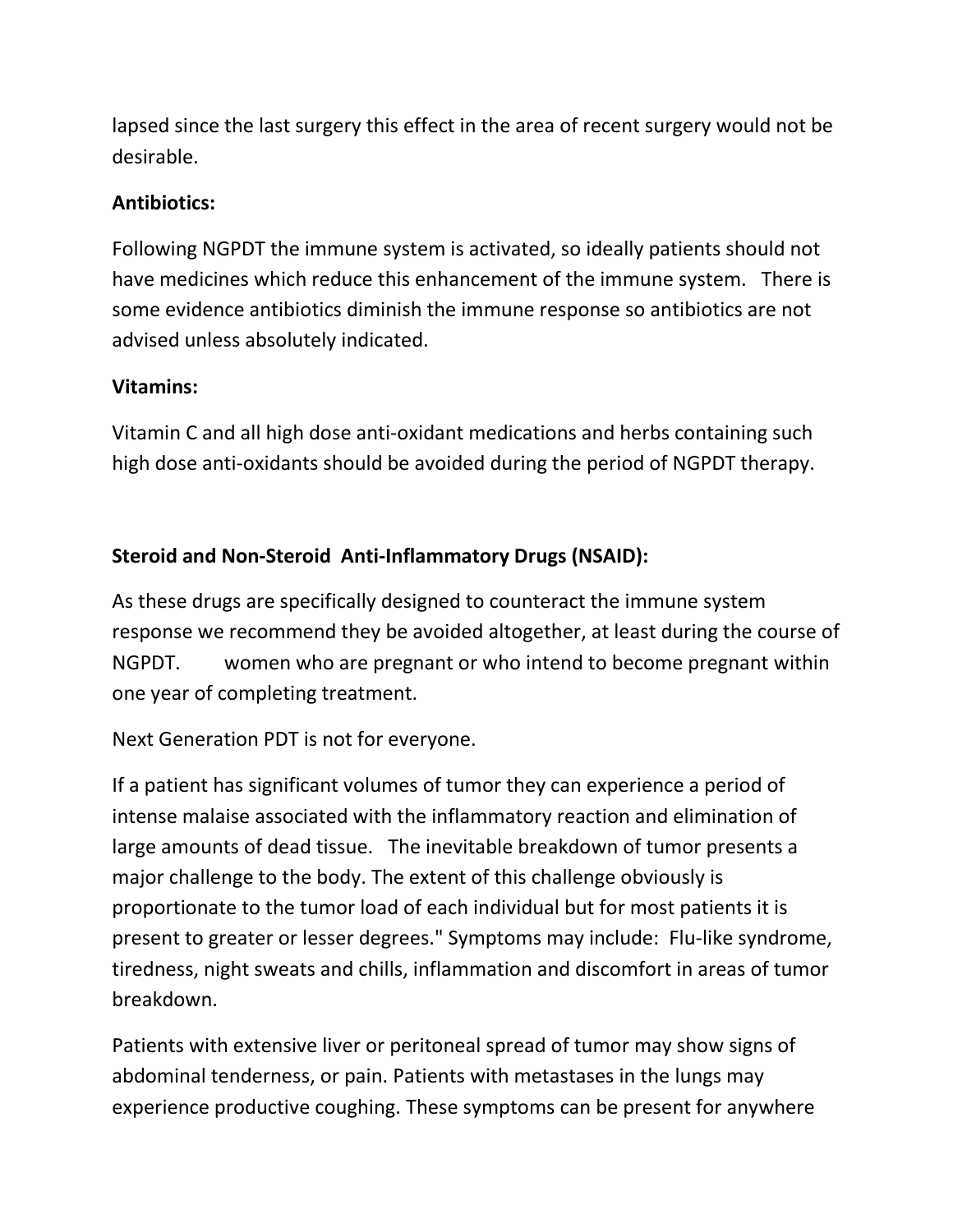from two to six months or more depending on tumor load. It is sometimes difficult for people to be patient with this process but it is, after all, the essential desired effect and reason for doing the therapy in the first place. With improved treatment protocols and more gentle light therapy we observe these symptoms are becoming less troublesome.

However, experience has shown certain individuals are not appropriate for this treatment. The list of general contra-indications is shown above.

# Question: **What other therapies may be used in conjunction with the NG PDT therapy?**

Answer: Valkion Air/ Ozone

The Valkion Air Singlet oxygen energy device has been documented to increase oxygen utilization and increase the chemical ATP in the body (this is the Chi energy molecule in the body). The Valkion Air device has been in use for over a decade with worldwide enthusiasm.

Ozone therapy before NG PDT may also be used to increase the oxygen available to the patient.

### Question: **What happens after the therapy?**

Answer: There are four principle effects of the therapy that begin shortly following the administration of the agent and the application of the appropriate light.

• If enough light energy has reached the agent on the tumor there can be

outright death of cancer cells. The body attempts to remove these dead cells through the process of inflammation.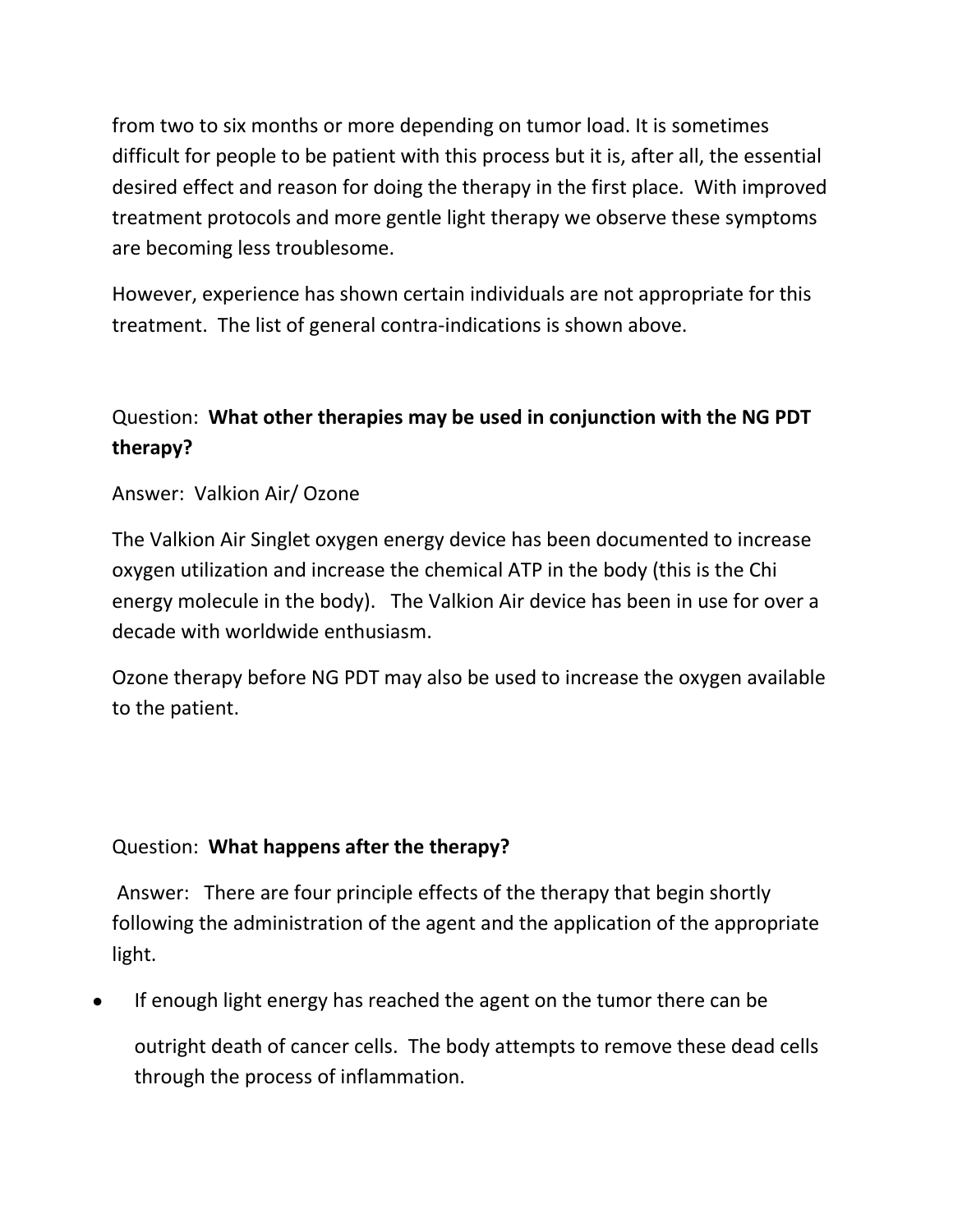- Sometimes the cells are damaged and they are rendered incapable of functioning properly and multiplying; they eventually die in a process named apoptosis.
- Because the agent also accumulates on the blood vessels, following the application of light the blood can coagulate and the flow diminish or cease.
- Additionally, with fragmentation of the cells the body can react by forming antibodies to the tumor.

How this translates into what a patient experience depends on many variables. If the amount of tumor is small and not is a critical area there can often be few if any symptoms. Other factors such as; 1. large tumors spread to lungs, 2. liver and/or brain, a compromised immune defence from previous chemotherapy and 3. a debilitated condition challenge dealing with significant breakdown of tumor can be a considerable challenge for the patient. Symptoms of pain or discomfort in the area of tumor necrosis, weakness, tiredness etc. can also be present.

Question: Does it need to be repeated?

Answer: For solitary superficial tumors such as skin cancer the complete response rate can approach 98%. Since the area can be observed easily, if there is no sign of recurrence, no further treatment would be necessary. However with increasingly serious cancers, especially those which have spread to lymph nodes and/or metastasized (spread to distant areas of the body) the usual diagnostic tests (MRI's, Cat scans, ultrasouond, PET scans, tumor markers, biopsy etc.) are usually use to monitor progress and fortunately the therapy can be repeated if benefits are realized from the initial therapy.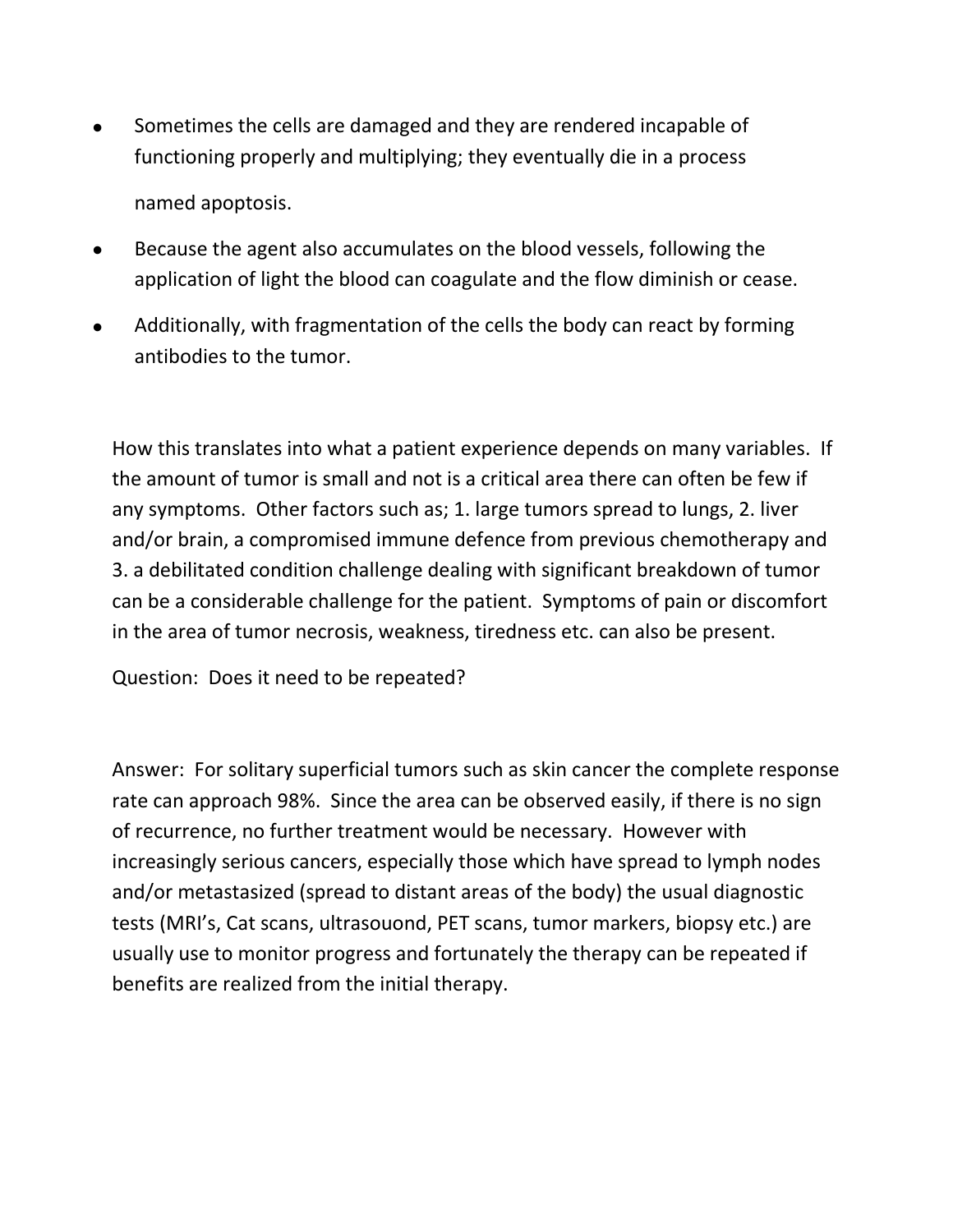### Question: **How long does the benefit last from the therapy?**

Answer: While the benefits of cancer destruction or damage (apoptosis), stasis, coagulation of vessels feeding the tumor and the potential production of tumor specific antibodies (auto vaccination) begin soon or immediately after the initiation of the photodynamic therapy; the benefits can extend far out into the future. Every case is different, but if the latter process of tumor specific antibody formation takes place, this is a lifelong recognition of the tumor cells.

### Question: **Where is NG PDT available?**

Answer:

# **Next Generation Photodynamic Therapy**

Information Available:

If patients are interested in obtaining more information about NG-PDT Therapy the following informative websites are available:

1. [www.nextgenerationpdt.com](http://www.nextgenerationpdt.com/)

2. For information on the 1stand 2nd generation PDT and for general information about PDT from a UK site [www.killingcancer.co.uk](http://www.killingcancer.co.uk/)

Treatment Enrollment Procedures:

If a patient wishes to enroll in the NGPDT treatment program, they will need to provide accurate and up-to-date medical, laboratory and imaging scans so a realistic assessment of their medical condition and suitability for treatment can be determined.

3. The patient may be asked for additional tests to be completed at the hospital before a final assessment is made of suitability for treatment.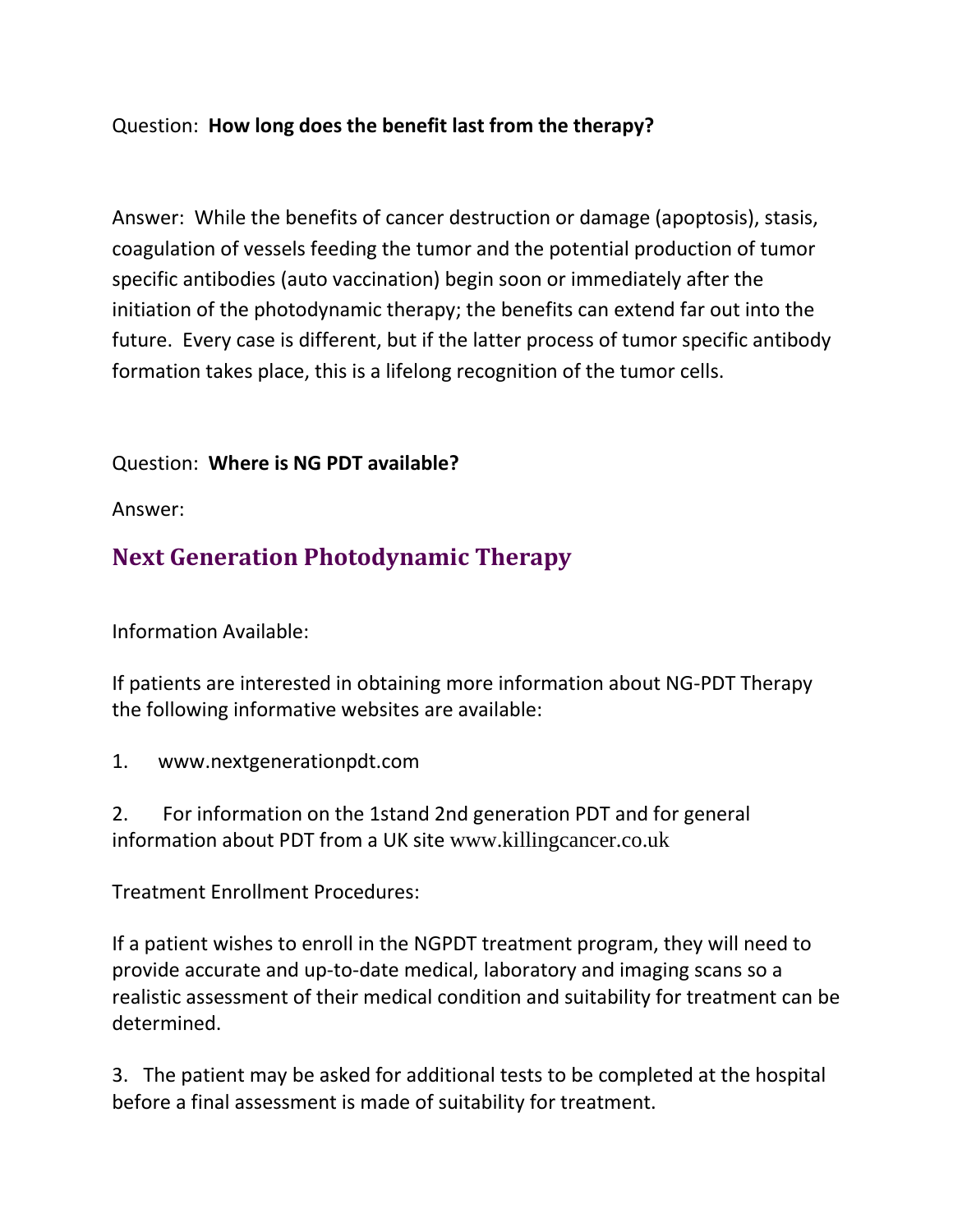Information on treatment Scheduling and Costs:

| Hospital<br>Name:                      | 1. Armed Police Hospital of Guangdong Province (Guangzhou)<br>2. Guangzhou Friendship Hospital (Guangzhou Youhao<br>Hospital, Guangzhou)                                                                                                                                                      |
|----------------------------------------|-----------------------------------------------------------------------------------------------------------------------------------------------------------------------------------------------------------------------------------------------------------------------------------------------|
| Hospital                               | 1. www.wjgdyy.com/English/                                                                                                                                                                                                                                                                    |
| Website:                               | 2. www.internationalcancertherapy.com                                                                                                                                                                                                                                                         |
| Treatment                              | 8 days                                                                                                                                                                                                                                                                                        |
| Duration:                              |                                                                                                                                                                                                                                                                                               |
| Visa required:                         | 2 or 3 months / multi entry / best to obtain a holiday China VISA                                                                                                                                                                                                                             |
| Time needed<br>to obtain               | 2 Working days when obtained from the Chinese Embassy in<br>Australia                                                                                                                                                                                                                         |
| Visa:                                  | time needed to obtain a Chinese Visa may vary in other regions                                                                                                                                                                                                                                |
| Flights:                               | Fly directly to Guangzhou (Canton) Or Fly to Hong Kong (HK) and<br>transfer by connecting flight, train or bus to Guangzhou(GZ),<br>China. Note, when taking the train from HK to GZ, go to Hung<br>Hom Kowloon station from here you can take the direct train to<br>Guangzhou East station. |
| <b>Typical</b><br>Required<br>Courses: | Stage 1, 2 & 3 Cancer requires 1 to 2 courses of treatment<br>Stage 4 Cancer requires 2 to 4 courses of treatment                                                                                                                                                                             |
| Course<br>Duration:                    | 1 course = 8 days. Patients stay at Hospital                                                                                                                                                                                                                                                  |
| Additional<br>Courses:                 | After 1st course Patients return home and 2nd course starts 2-3<br>months later                                                                                                                                                                                                               |
| Email<br>Enquiries:                    | ngpdtinfo@gmail.com<br>Tel: (+86-20) 3877-3906 Fax: (+86-20) 3877-3912<br>Mob: (+86) 137 5188 1559                                                                                                                                                                                            |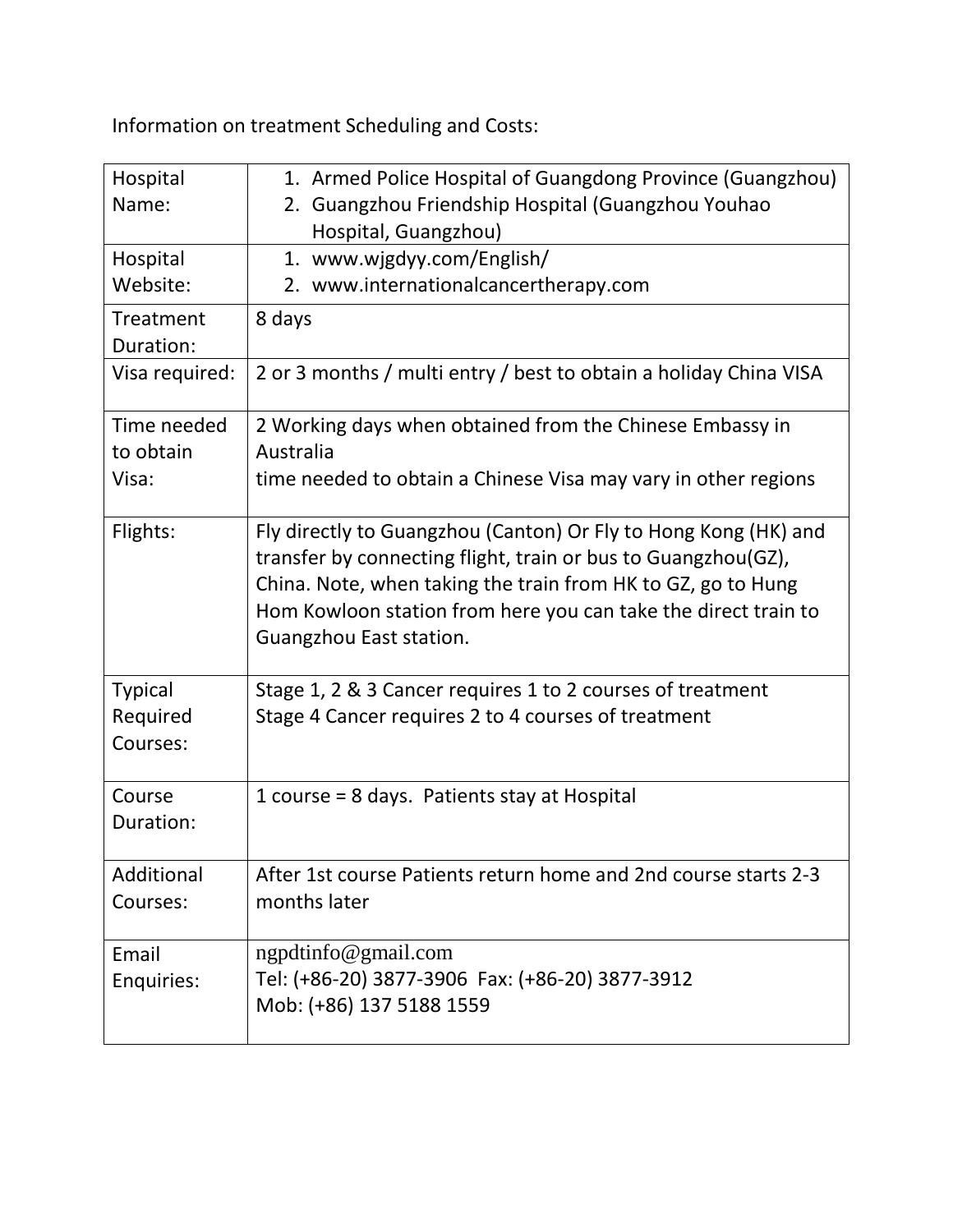NOTE: If you decide to take the NGPDT treatment please email us your itinerary once you have confirmed your booking details. If you require additional information or have further question kindly contact us at the above numbers or email address.

• Apparatus for Photodynamic Therapy "Light Bed" for PDT

### Question: **Does insurance cover the cost?**

Answer: If the therapy is provided in a jurisdiction where the medical authorities have approved the agent for the specific medical indication, insurance or government payment is usually covered. However, because this is a recently introduced therapy in many areas the costs of the treatment are considerable and unfortunately due to cost considerations some governments limit the availability of PDT. In the UK, PDT using Visudyne®, a potentially sight saving procedure in cases of the leaky type of age related macular degeneration, is restricted to patients only if they have already lost the sight in the 'other' eye. Hopefully, as clinical studies increasingly substantiate the benefits of this therapy, insurance coverage will be universally applied, since in many cases the therapy may represent a significant cost savings over conventional surgery, chemo and radiation with their well know debilitating side effects.

### Question: **Why isn't this therapy more available?**

Answer: Medicine is by it very nature a conservative enterprise. The motto: 'above all else do not harm' is ever present in the consciousness of most physician. Any new therapy or medication must for ethical, moral and legal grounds be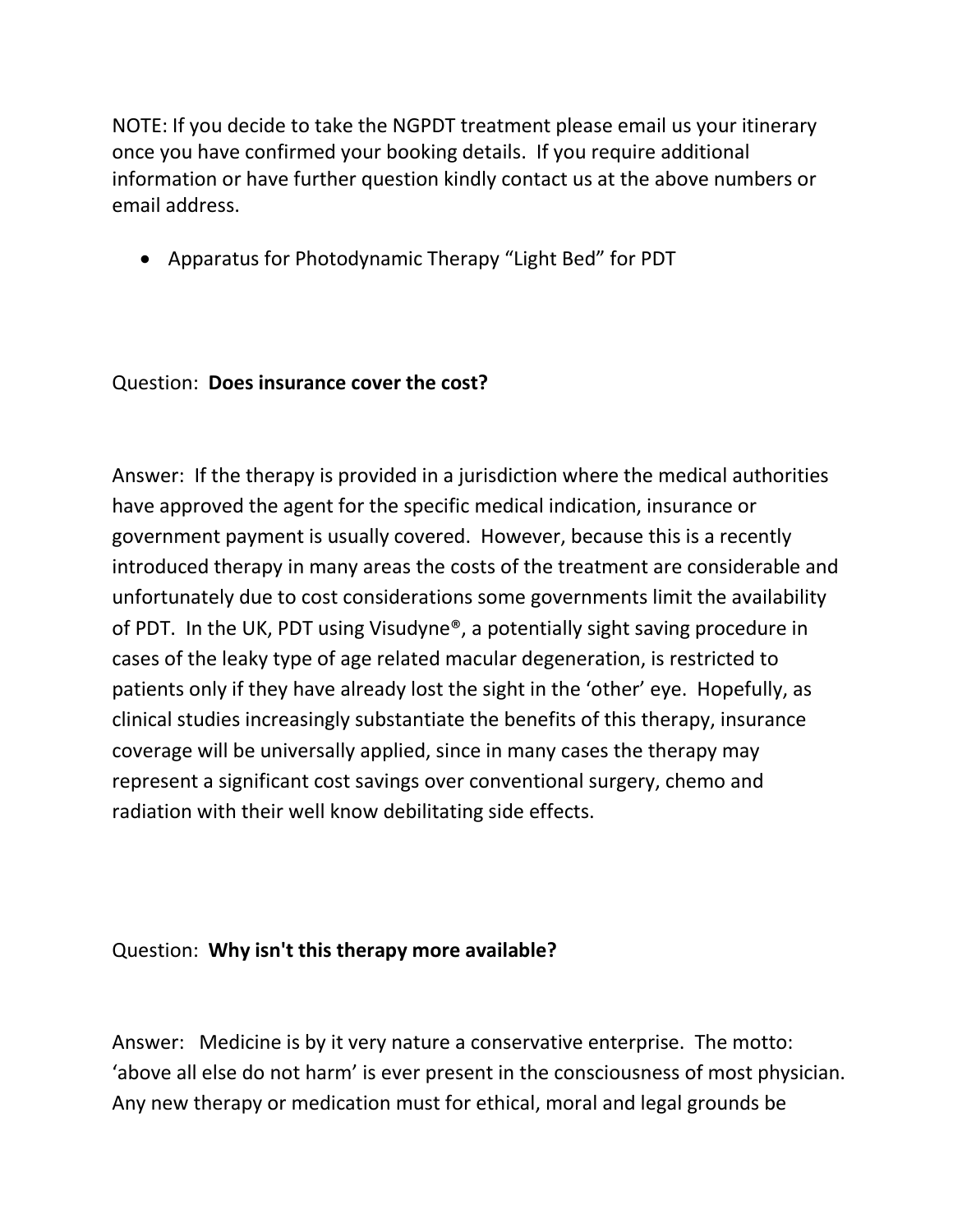proven to be the least toxic and most effective possible option for a particular treatment. As this principle applies to the traditional therapies for cancer it is difficult for advanced forms of Photodynamic therapy not to compare favourably, in the light of the severity of the side effects of the present therapies on offer. One of the problems with the adoption of this new therapy is that it may to a great extent replace the current therapies. The highly trained and skilled cancer surgeon, oncologist and radiation therapists could potentially be made redundant and obsolete with the significant technical medical advances presently under investigation. This group represents a powerful and influential group who control entry into the medical system, sit on the consultant committees of the FDA, insurance companies and advise on the payment (or non payment) of 'new' therapies. They have a possible conflict of interest if they are asked to give advice or decide on approvals for technologies which might put themselves out of business or at the very least allow a powerfully competitive technology enter the medical environment. These factors and others may play a part in the ongoing availability to patients desirous of availing of this therapy.

### Question: **How long has this therapy been around?**

Answer: It was as early as 1903 when the first report appeared, from Munich, relating the use of a light-activated chemical for the treatment of a patient with skin cancer. In that account Professor von Tappeiner and Dr Jesionik described the application of a red dye called eosin to the area of disease, which was followed by exposure to sunlight or white light from an arc lamp. Although some positive results were noted there were no systematic clinical studies until the 1970's, when collaborative work between scientists and clinicians at the Roswell Park Institute in the US introduced methods that heralded the modern era of photodynamic therapy (PDT). Over the past 35+ years extensive clinical and laboratory work has been directed towards developing these methods, in order to maximize the effectiveness of therapy for a variety of conditions - including various types of skin cancer and other dermatological disorders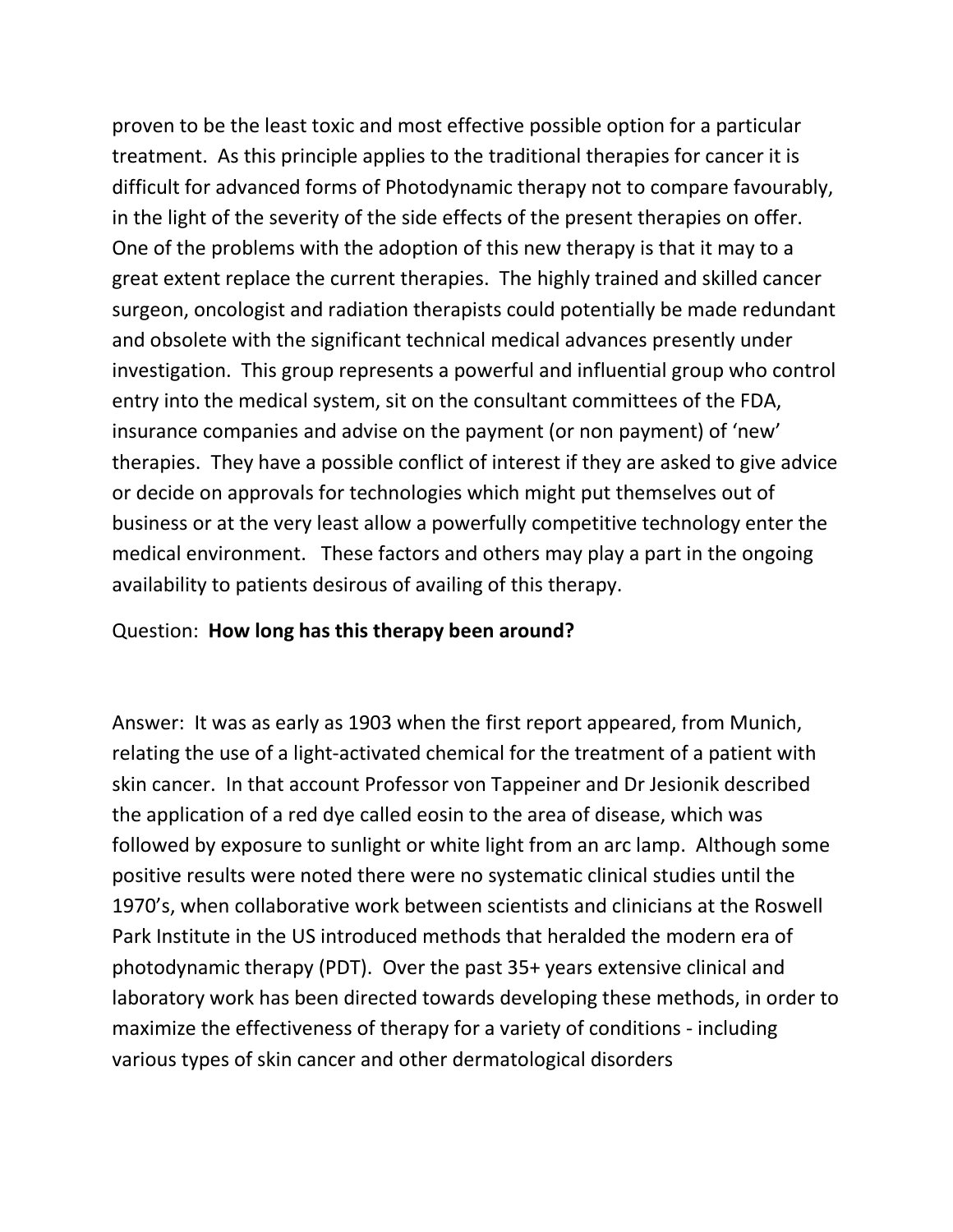Much of the early PDT work, both in skin and with other tumors, employed a photosensitiser based upon the biologically important porphyrin molecule (the name derived from the Greek word porphuros, meaning reddish purple). In fact a compound called hematoporphyrin (Hp) was first recognized to induce generalized photosensitivity in 1913 when Meyer-Betz, a bold German researcher, injected himself with this substance and subsequently developed pain and swelling in areas exposed to sunlight. He remained photosensitive for more than 2 months. It was not until 1937 that Hp was demonstrated to have a potential dermatological benefit, when it was used in a small number of psoriasis patients. In the decades that followed it was recognized that Hp was a poorly-defined mixture of different porphyrin species, which led to the search for the most active fraction, which when chemically separated was termed hematoporphyrin derivative (HpD). This was first introduced into a human clinical trial for the treatment of a variety of skin tumors in 1978. As investigations progressed this drug underwent further stages of refinement, ultimately resulting in the established PDT agent that is now marketed as Photofrin (Axcan Pharma Inc, Canada).

### A Way to Kill Cancer Cells?

In the early 1970s the success of PUVA impressed Thomas J. Dougherty of the Roswell Park Cancer Institute in Buffalo, N.Y., leading him to wonder if a variant of it could be effective against cancer. Activated psoralens can kill rogue cells to settle inflammation, but in comparison with porphyrins they are not potent photosensitizers. If psoralens could kill individual cells, could porphyrins perhaps devour whole tumors? His idea was the beginning of true photodynamic therapy, in which photosensitizers catalyze the production of oxygen free radicals. It was built on earlier work, which revealed two medically useful properties of the porphyrins: they accumulate selectively in cancer cells and are activated by red light, which penetrates more deeply into biological tissues than do shorter wavelengths, such as blue light or UVA.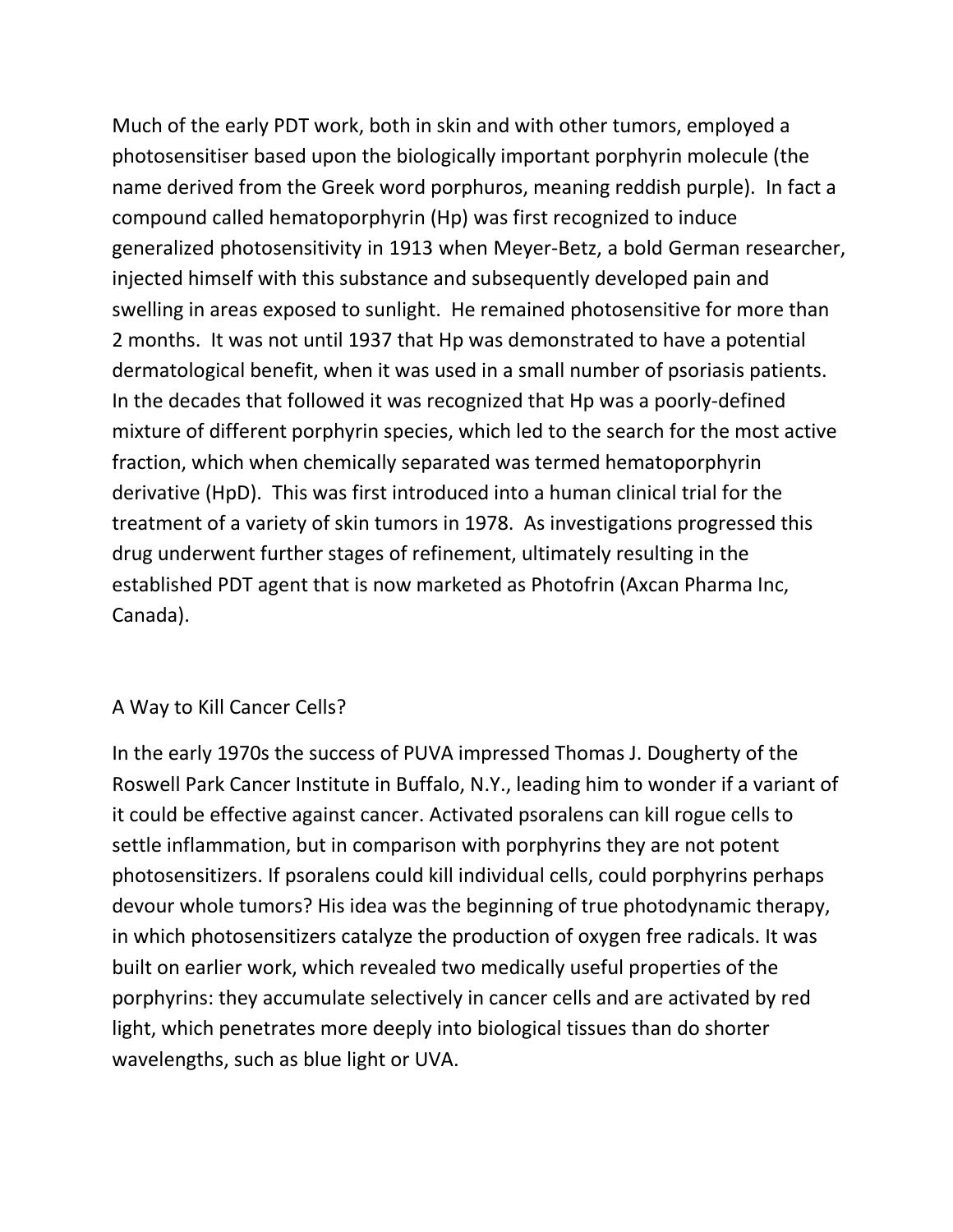Dougherty injected a mixture of porphyrins into the bloodstream of mice with mammary tumors. He then waited a couple days for the porphyrins to build up in the tumors before shining red light on them. His early setup was primitive and passed the light from an old slide projector through a 35mm slide colored red. His results were nonetheless spectacular. The light activated the porphyrins within the tumor, which transferred their energy to oxygen in cells to damage the surrounding tissues. In almost every case, the tumors blackened and died after the light treatment. There were no signs of recurrence.

Dougherty and his colleagues published their data in 1975 in the Journal of the National Cancer Institute, with the brave title "Photoradiation Therapy II: Cure of Animal Tumors with Hematoporphyrin and Light." Over the next few years they refined their technique by using a low-power laser to focus red light onto the tumors. They went on to treat more than 100 patients in this way, including people with cancers of the breast, lung, prostate and skin. Their outcomes were gratifying, with a "complete or partial response" in 111 of 113 tumors.

Sadly, though, cancer is not so easily beaten. As more physicians started trying their hand with PDT, some serious drawbacks began to emerge. The affinity of porphyrins for tumors turned out to be a bit of an illusion--porphyrins are taken up by any rapidly proliferating tissue, including the skin, leading to photosensitivity. Although Dougherty's original patients were no doubt careful to avoid the sun, nearly 40 percent of them reported burns and skin rashes in the weeks after PDT.

Potency was another issue. The early porphyrin preparations were mixtures, and they were seldom strong enough to kill the entire tumor. Some porphyrins are not efficient at passing energy to oxygen; others are activated only by light that cannot penetrate more than a few millimeters into the tumor. Some biological pigments normally present in tissues, such as hemoglobin and melanin, also absorb light and in doing so can prevent a porphyrin from being activated. Even the porphyrin itself can cause this problem if it accumulates to such high levels that it absorbs all the light in the superficial layers of the tumor, thus preventing penetration into the deeper layers.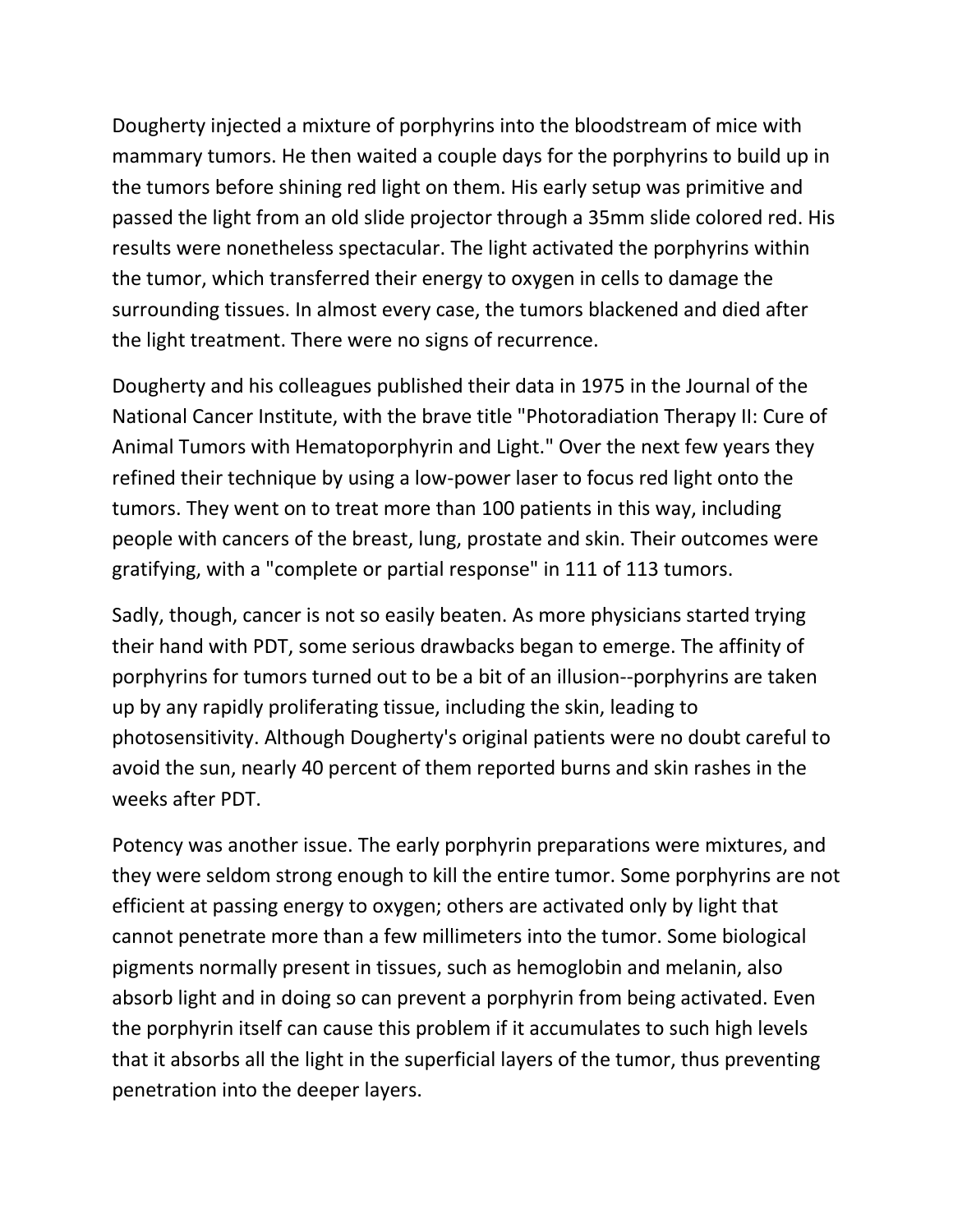Many of these difficulties could not be resolved without the help of specialists from other disciplines. Chemists were needed to create new, synthetic porphyrins, ones that had greater selectivity for tumors and greater potency and that would be activated by wavelengths of light able to reach farther into tissues and tumors. (For each porphyrin, light activation and absorption occur only at particular wavelengths, so the trick is to design a porphyrin that has its absorption maximum at a wavelength that penetrates into biological tissues.) Physicists were needed to design sources that could produce light of particular wavelengths to activate the new porphyrins or that could be attached to fine endoscopes and catheters or even implanted in tissues. Pharmacologists were needed to devise ways of reducing the time that porphyrins spent circulating in the bloodstream, thereby restricting photosensitive side effects. Finally, clinicians were needed to design trials that could prove an effect and determine the best treatment regimens.

#### Q: Why have I not heard about this before?

Answer: The use of PDT has been limited in the past to the treatment of localized areas due to the limited availability of advanced photosensitizers and light treatment devices. Although some Physicians may have heard of the therapy many doctors not associated with treating cancer and even oncologists have little in depth knowledge or understanding of the fundamentals and principles involved in this therapy. Also until recently there have been few articles in the general press dealing with the therapy so it is understandable that the general public has heard little to nothing about Next Generation PD/PDT. Fortunately, news travels fast in the age of the internet and with an increase in the availability of the therapy and advances in photosensitizers and light delivery systems we feel many people investigating advantageous cancer therapies will include PDT as a preferred treatment option. We hope this comprehensive source of information will further the general knowledgy of the technology and increase the consciousness of the benefits and advances in PD/PDT.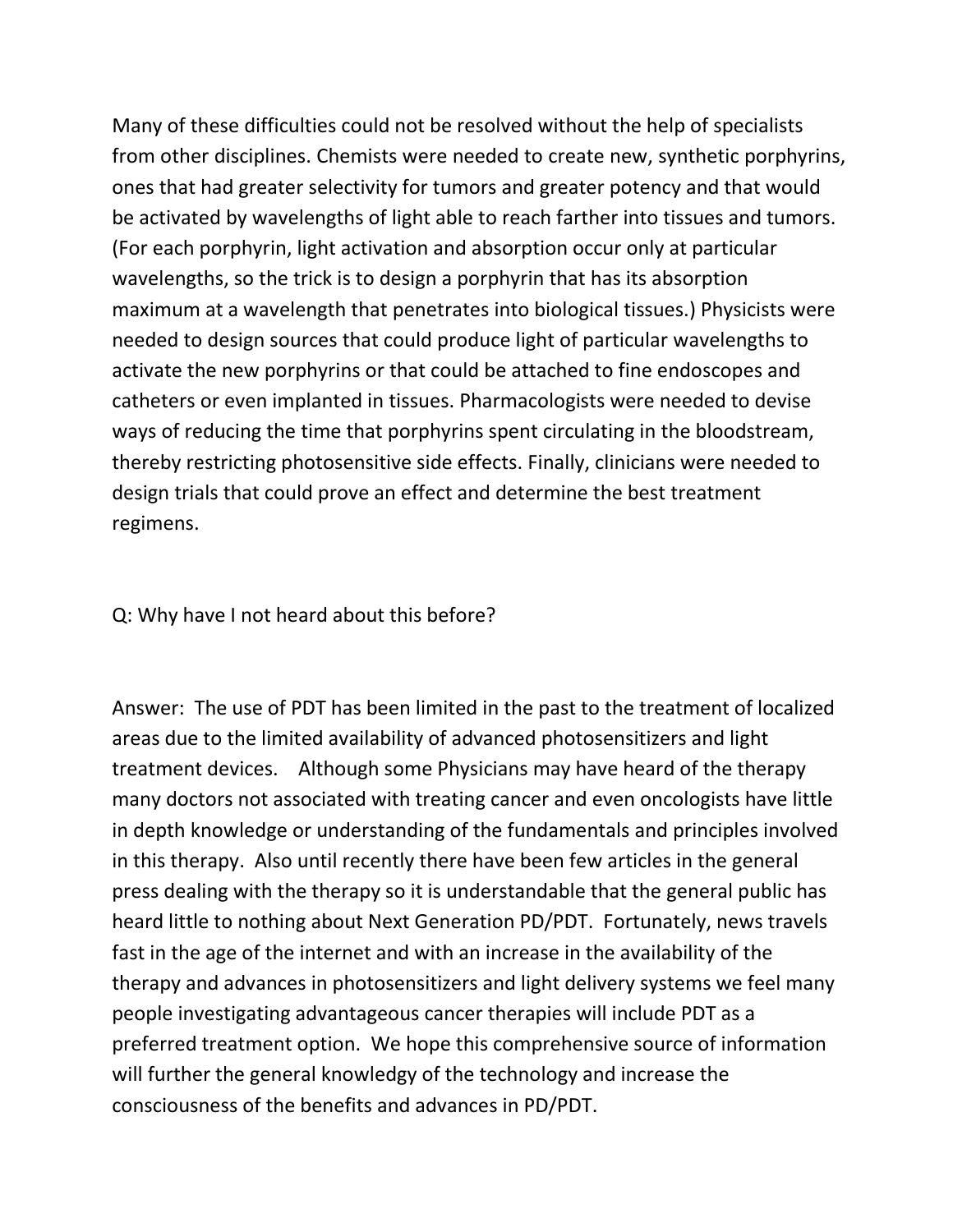Question: My Doctor is skeptical about the therapy.

How do I get him to examine the facts and evidence?

Answer: The internet and 'search' engines have made information of a highly technical or medical nature accessible to all people, not just professionals. It is possible for a concerned individual to research a topic such as this therapy and be more informed on the fundamentals and technical details of light therapy than the vast majority of physicians. It is not uncommon for a physician to have several patients arrive each day for consultation armed with a thick stack of downloaded pages from the internet and a vast and detailed knowledge of their specific diagnosis. The days of Doctor as 'God' and all knowing with a foreign sounding technical vocabulary know only to an elite few is past. Many Doctors lead busy professional lives with work schedules that leave little time for 'keeping up' with the latest developments and the many advances in Medicine. As more information and corroboration of the favorable benefits of light therapy appear in the professional literature as well as the lay press there will naturally follow an increasing knowledge and acceptance of the therapy. In the meantime the list of scientific articles that accompany this booklet and appearing on the website [www.pdtbook.com](http://www.pdtbook.com/) will give added evidence and 'proof' of the effectiveness of this promising therapy.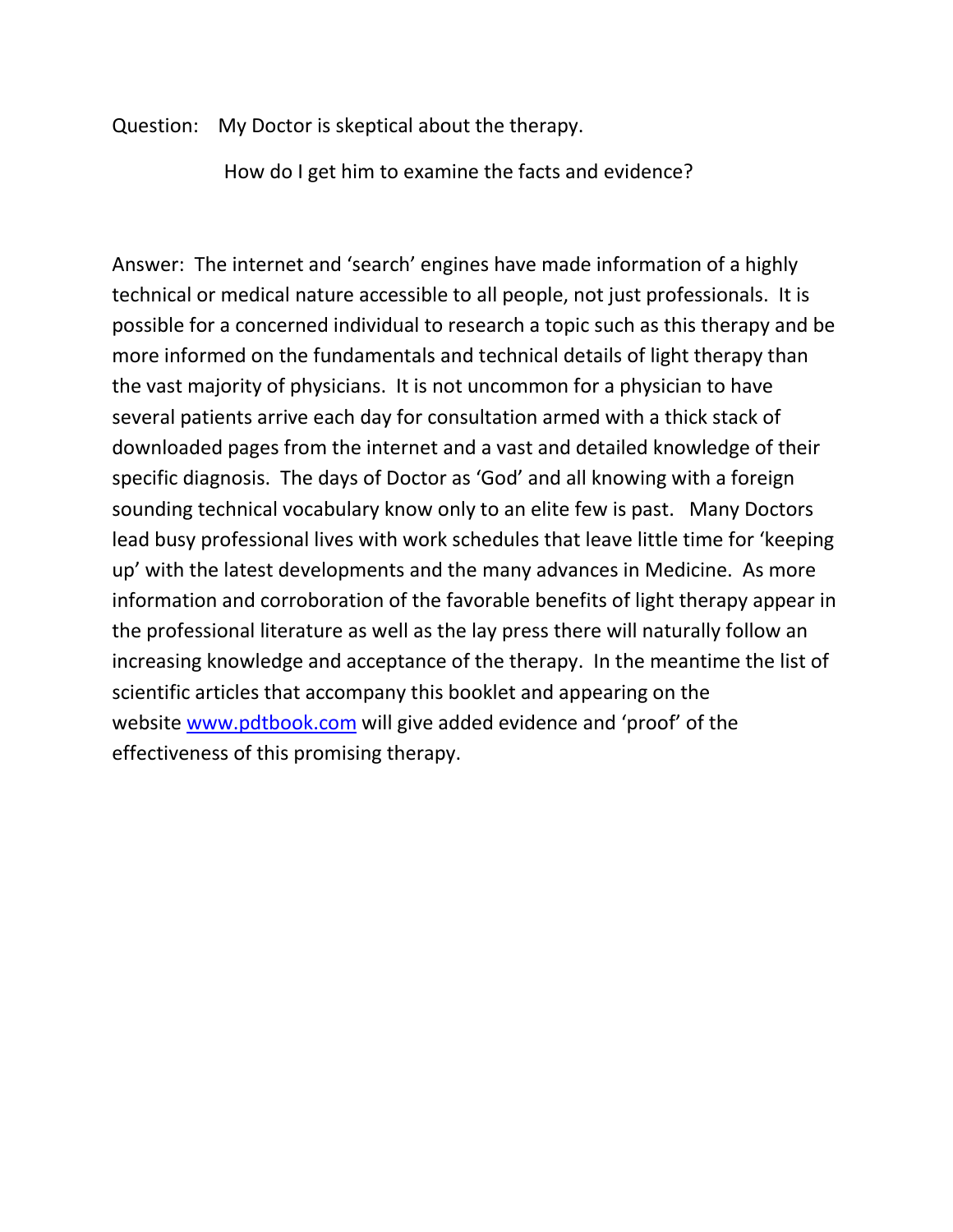Question: Possible future benefits from Next Generation PDT/PDT?

Answer: One potential application of an effective yet non-toxic therapy would be for prophylaxis or prevention of cancer at a 'pre-clinical' stage before it becomes manifest in the individual. Agents selectively attach to small nests of tumor and with the application of 'whole body' light; the result may well be the elimination or reduction of tumor. It will take additional time and clinical studies to explore fully the possibilities in this area but the implications of having a non toxic form of whole body treatment for incipient cancer is profound.

Other illnesses Next Generation PDT may benefit

Question: What types of diseases/cancer benefit from the therapy?

Answer: There is a long list of medical conditions that respond favorably to this therapy and many more possible uses that are suggested by laboratory studies. These are: Cancer, Eye disease, vascular disease, rheumatoid arthritis, psoriasis and many skin diseases, acne, bacterial, viral and fungal diseases and many others.

Question: Do any Eye diseases benefit from therapy?

Answer: Age-related Macular Degeneration (ARMD) (wet type). The so called 'wet type' (neovascular form) of age-related macular degeneration (AMD) is the leading cause of blindness in elderly people in the developed countries. The cause of neovascularization is not well known, but what is observed is the 'new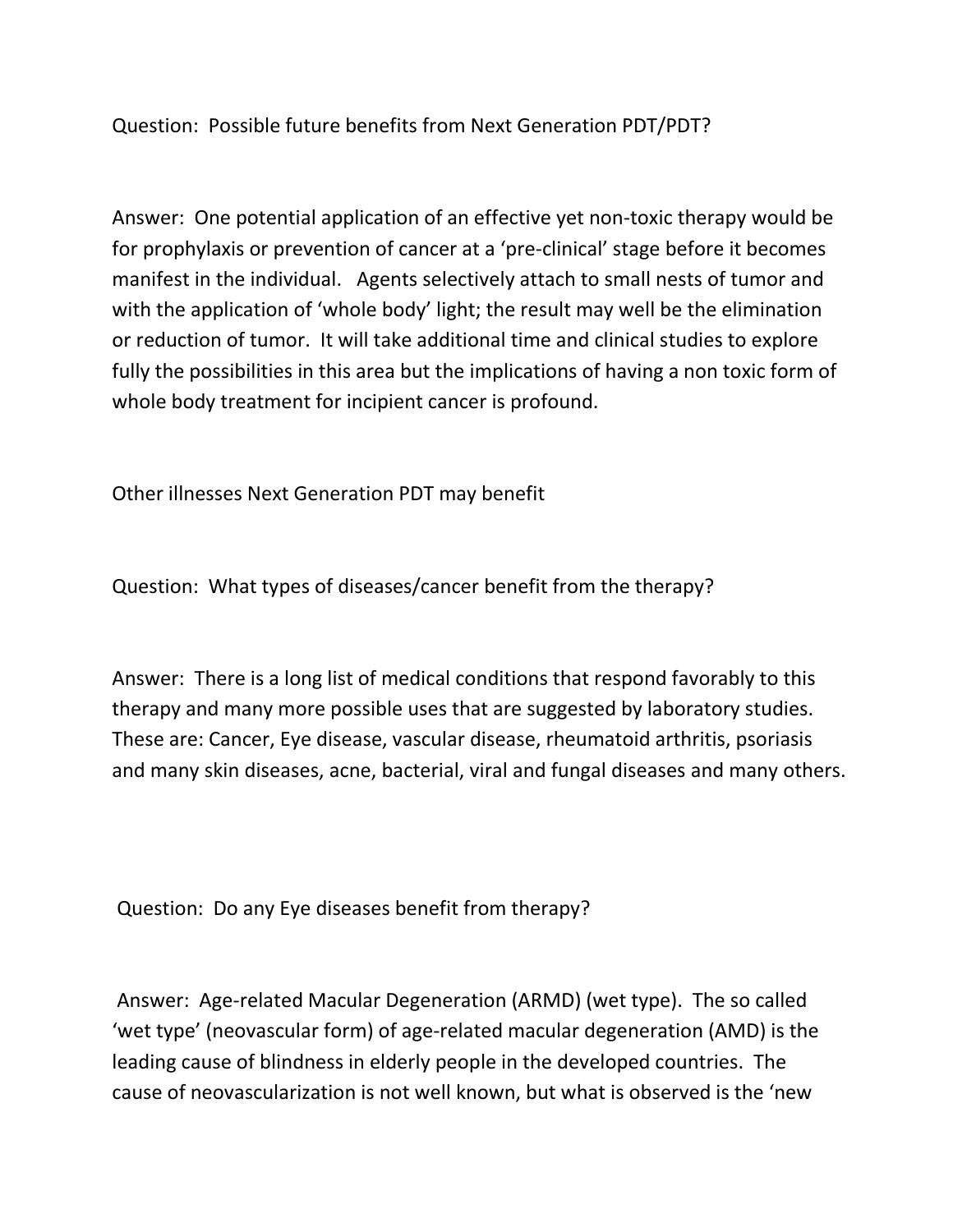vessels' invading in the space and layers of the retina and the 'leaking' of these abnormal vessels as demonstrated by fluorescein angiography. If this affects the critical area of vision in the retina (maculae) where the photoreceptors for most of the color and central vision are located the decrease in vision can be devastating. This process can lead to irreversible loss of central vision and blindness after only a few month or years.

Question: Why do photosensitizers also selectively accumulate on cholesterol plaques, new vessels, viruses, bacteria, fungus?

Answer: Otto Warburg won the Noble Prize in 1931 for documenting the basic metabolism of cancer cells differs from normal cells. Cancer cells have a 'Lactic Acid', anaerobic (no oxygen) metabolism with highly negatively charged micro structures (mitochondria) while normal cells are characterized by Aerobic (oxygen) metabolism. Because photosensitizers tend to precipitate in an acid environment (such a cancer cells) and have elements on the molecule that are positively charged they adhere to the negative charges on the structures in the cancer cells. Likewise, because viruses are made of RNA (ribonucleic acid) and gram positive bacteria have a cell wall with a large proportion of an ester of lactic acit, the same accumulation of agent on viruses and gram positive bacteria takes place.

The aspect of photodynamic therapy which affects vasculature and blood stasis is exploited in the use of the therapy for improvement of AMD. Due to a selective uptake in areas of choroidal neovasculature of certain photosensitizers, (Visudyne™ is the approved FDA agent of choice at the present time) light can be applied which leads to the selective thrombosis (closure) of the leaking vessels and the interruption of progressive damage to the maculae and consequent decrease in vision.

PDT is now an established therapy for the treatment of 'wet' neo vascular Age Related Macular Degeneration (AMD) and some other retinal diseases associated with leaky new vessels.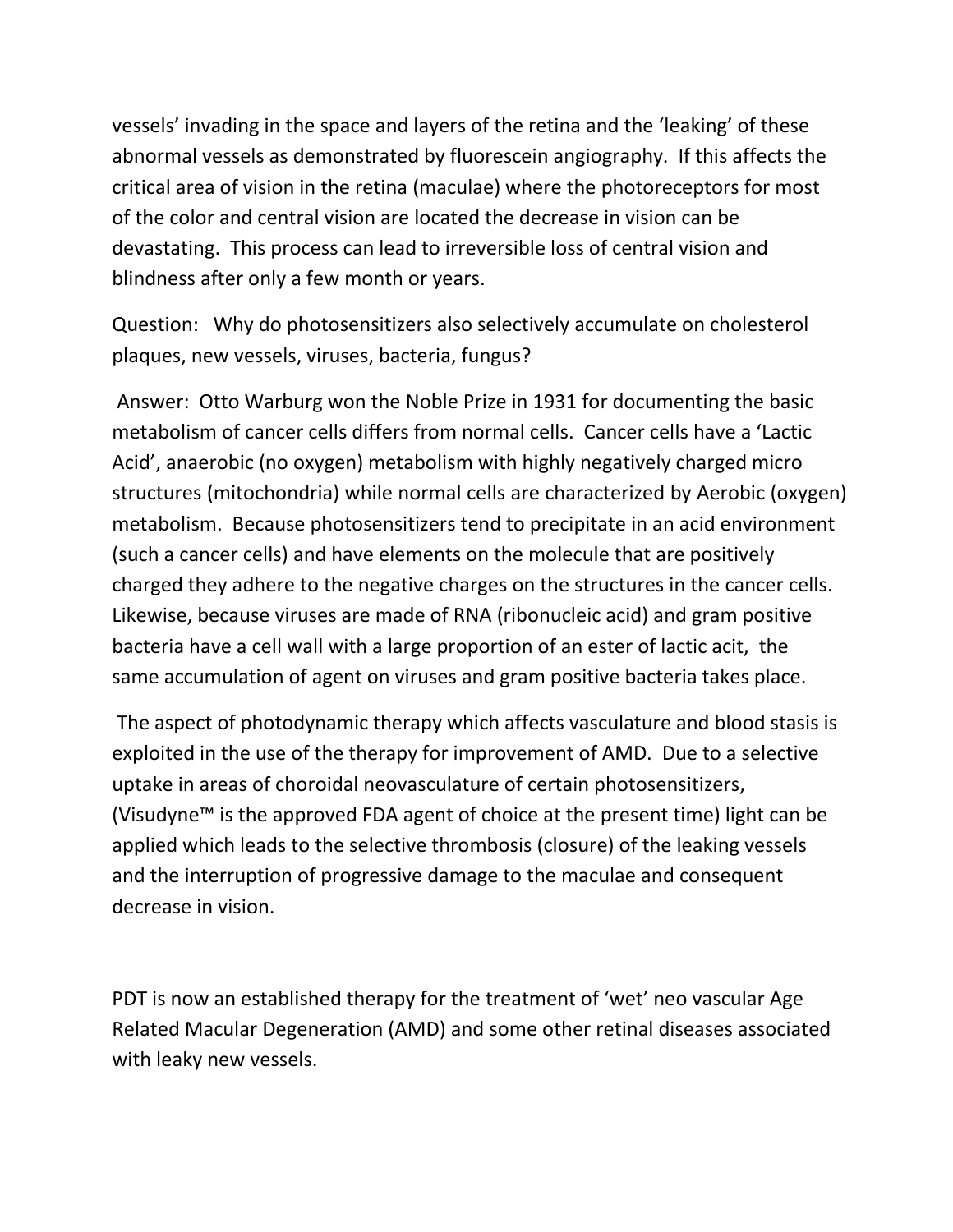**Question:** How does blood test change following NGPDT?

**Answer:** The following levels may **drop** within a few days of light therapy and may take from 3 to 6 weeks to recover.

```
HB (Haemoglobin)
```
RBC (Red Blood Cell

```
HC (Hematocrit)
```
The reason for this possible decrease is red blood cell disruption (of cell membrane) caused by light irradiation during NGPDT.

The following values may **rise** within days of NGPDT and may take many months to recover.

WBC = Specifically Neutrophils may **increase** in the absence of infection following NGPDT therapy.

```
ALP (Alkaline Phosphatase )
```

```
ALB (Albumin)
```
AST (Aspartate Transaminase)

ALT (Alanine Transaminase)

GGT (Gamma Glutamyl Transpeptidase)

These values may rise because of inflammation, necrosis, apoptosis and the livers inability to digest proteins and fats. For this reason a diet with more carbohydrates and vegetables is recommended.

After NGPDT the body produces more antibodies due to the immune response and thus may cause CA markers to **rise**. Before treatment rises in CA levels would be correlated tumour progression, however in the NGPDT paradigm a rise in CA markers after treatment **does not** indicate tumour progression but is more indicative of tumor breakdown.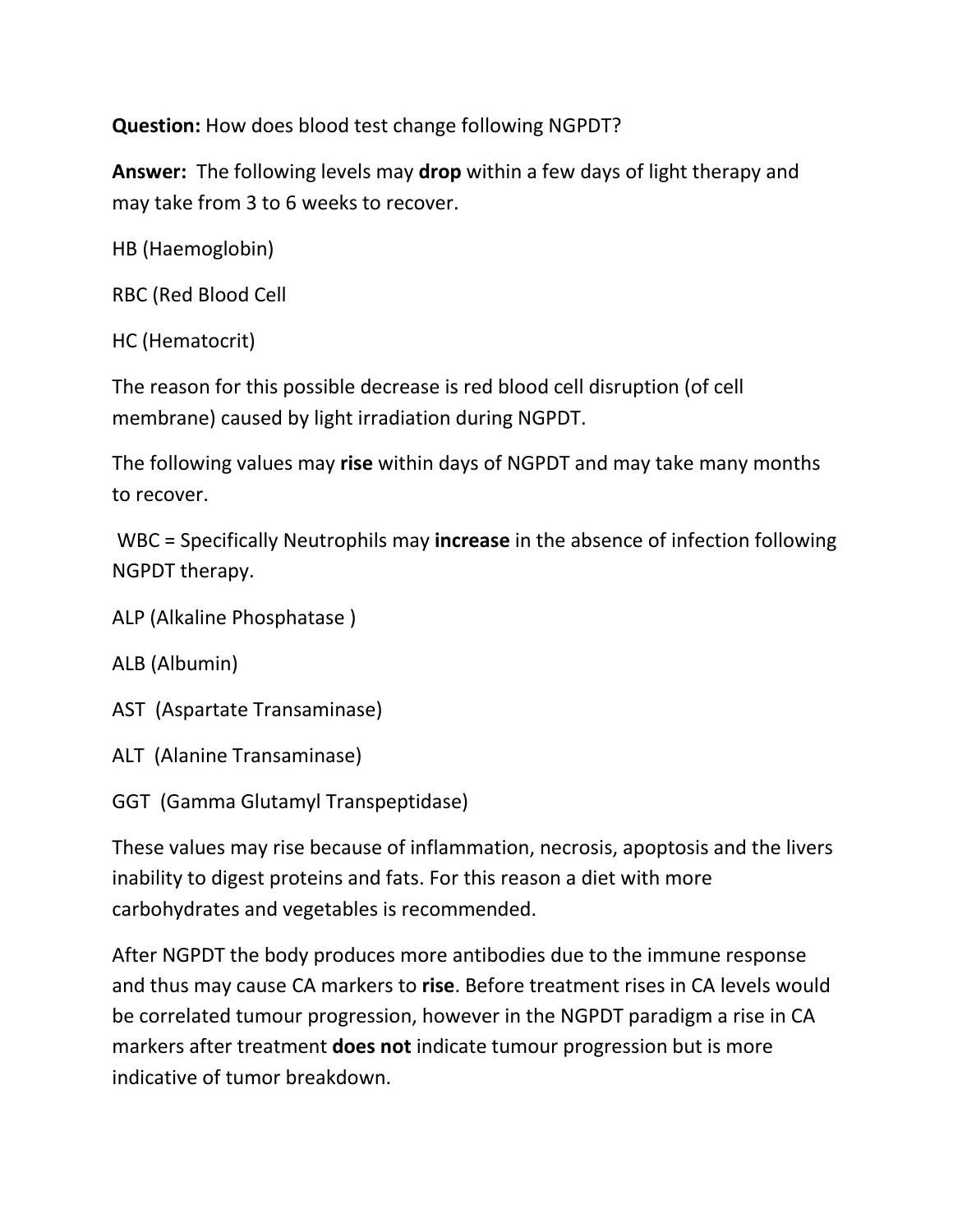### TBIL (Total Bilirubin)

If total bilirubin rises this is not usually associated with NGPDT and may be an indicator of other problems:

- 1. Prehepatic: Increased bilirubin *production*. This can be due to a number of causes, including hemolytic anemias and internal hemorrhage.
- 2. Hepatic: Problems with the liver, which are reflected as deficiencies in bilirubin *metabolism* (e.g. reduced hepatocyte uptake, impaired conjugation of bilirubin, and reduced hepatocyte secretion of bilirubin). Some examples would be cirrhosis and viral hepatitis.
- 3. Posthepatic: Obstruction of the bile ducts, reflected as deficiencies in bilirubin *excretion*. (Obstruction can be located either within the liver or in the bile duct)